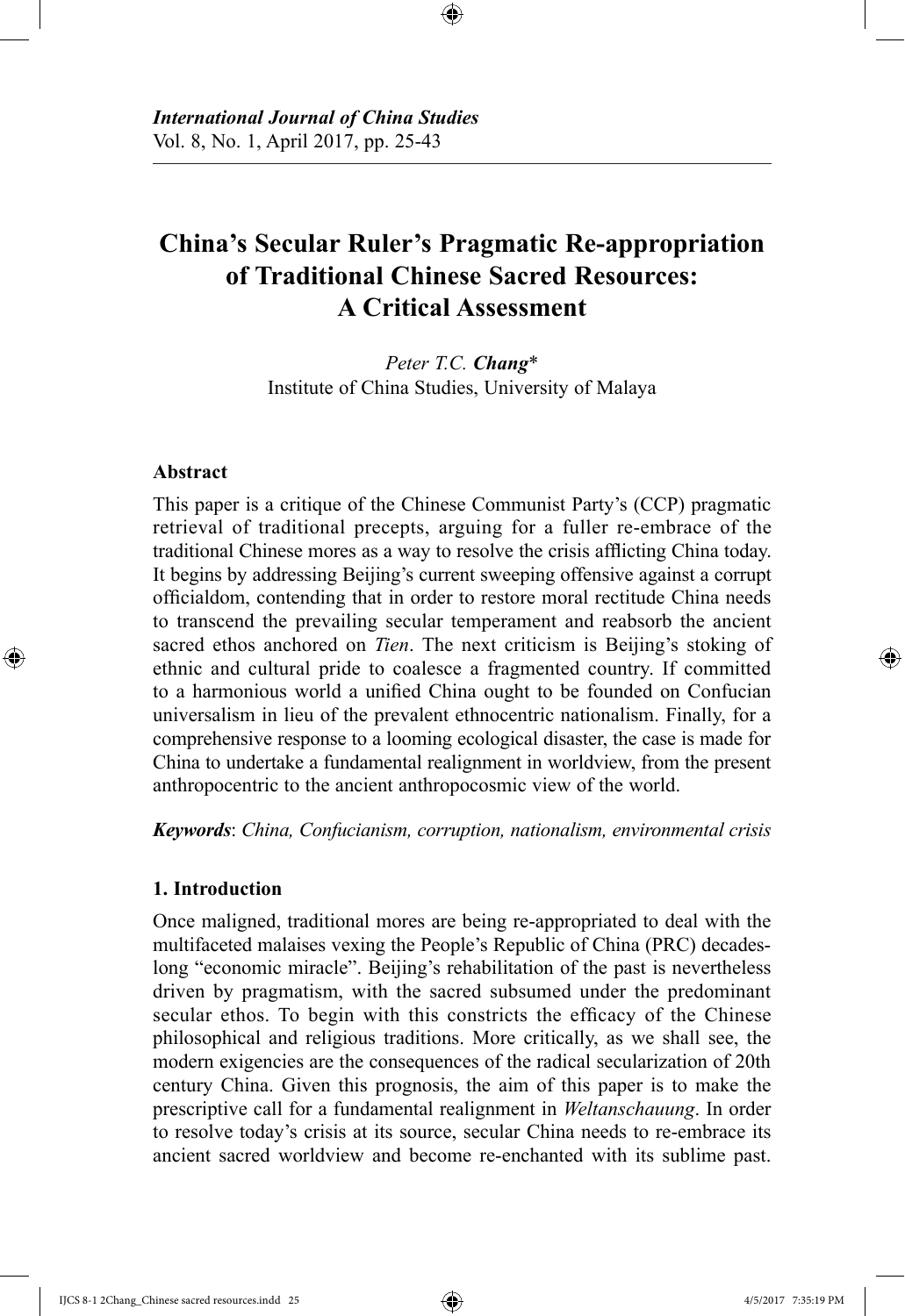This extensive thesis will be developed by examining three specific sets of conundrums affecting the PRC.

⊕

The first looks at Xi Jinping's drive to reinvigorate a corrupt officialdom and instil rectitude to a listless milieu. At the outset, to enhance the antigraft campaign, the CCP-PRC party-state needs comprehensive political and legal reform. That said, equally important is the necessity to reconstitute a conducive cultural habitat that inculcates conscientious citizenry and exemplary moral leadership. The Chinese society today, as will be explained, is effuse with a coercive secularized temperament inimical to the Confucian moral enterprise. Therefore in furtherance of an ethics-centred social environment, modern China may have to reaffirm its ancient benevolent ethos anchored on the sacred reverence of *Tien*.

Faced with a fraying social fabric the Communist Party is likewise turning to antiquity for motifs to galvanize the country. In a number of respects, Beijing's attempts to rally the masses is not without efficacy but this is achieved chiefly through the hyping up of chauvinistic civilizational pride. If committed to advancing harmony at home and abroad, Chinese leaders should repudiate the pragmatic exploit of ethnocentric nationalism with a principled reaffirmation of the Confucian universal ideals.

This essay ends with an analysis of the imminent threats facing the mainland's withering ecology. The crisis afflicting China, I explain, is symptomatic of a broader vexation, namely, secularism lopsided anthropocentric, materialistic notion of progress. To bring about a comprehensive resolution the Chinese milieu has to undergo a paradigmatic shift in worldviews, to recapture their forebear's organic cosmology. And to strive for a holistic existence that reconciles the competing interests of humankind and the wider ecosphere.

## **2. Heaven and Ethical Governance**

The early sages' invocation of the Mandate of Heaven serves to forewarn erstwhile Chinese emperors that failure to rule virtuously would provoke mass uprisings, toppling dynasties like waves upending a rudderless ship. Rulers of modern China are no less cognizant of the potency of a disgruntled populace. Among others, Beijing is acutely mindful that a corrupt officialdom and a broader milieu ensnared by moral decay are admixtures that could potentially erupt and subvert the CCP-PRC party state. To that end, the Xi-Li administration is resolute in their determination to clean up the party ranks and to reinvigorate a demoralized citizenry.

#### *2.1. Institutional Reform*

Thus far, and by many accounts, President Xi's unrelenting drive to wipe out corruption roots and branches, sparing no fleas nor tigers, have met with

IJCS 8-1 2Chang\_Chinese sacred resources.indd 26 4/5/2017 7:35:19 PM

⊕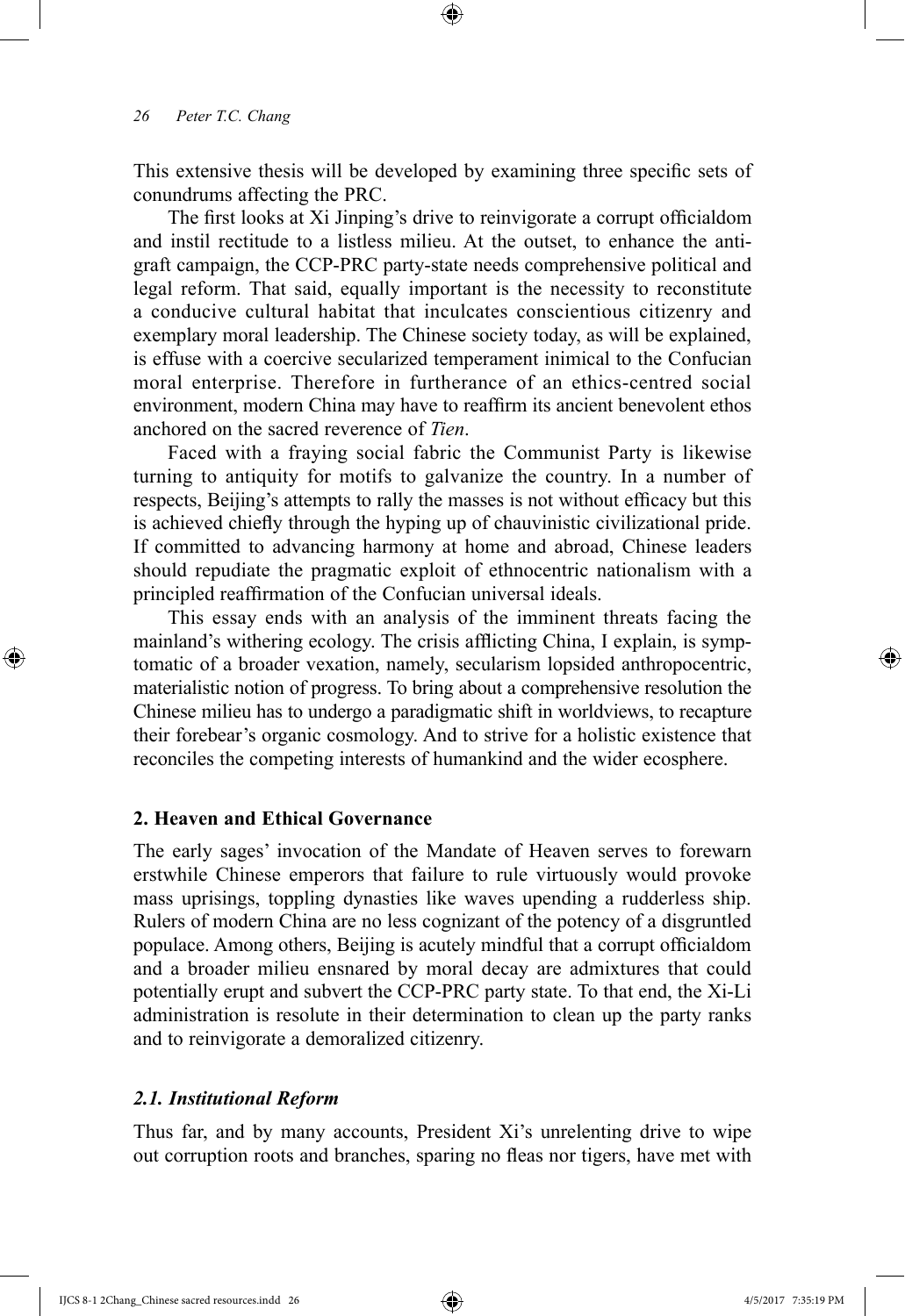remarkable early successes. Critiques nevertheless are cautioning that for lack of transparency, Beijing's all-out battle against graft runs the risk of political factional infighting. A concern stems chiefly from the existing one party-state system with weak institutional oversights (deLisle, 2015).

⊕

The Communist Party is not indifferent to the need for political reform. In the past decade or so measures such as the setting of term limits, buffing up of the judiciary, to mentioned a few, have been put in place to enhance good governance. These are significant steps but the CCP continues to resist one vital reform, namely, the installation of a multiparty system that would allow for the existence of viable oppositions.

Herein lies the crux of the problem: absence of external overseers with matching power severely weakens institutional accountability. In fact, it also gives the lie to Beijing's claim to the rule of law. Without credible oppositions and legal avenues to challenge its supremacy, the CCP, as the sole dominant authority, critics charge, is able to rewrite the law of the land at will. For this reason, qualms abound whether the Communist Party can be truly be disinterested in enforcing the law, and for that matter, effectively police its rank and file, and the country (Fewsmith, 2013).

It is worth noting that the Chinese rejection of a multiparty system and Western style government in general is not without justification. To start with is the genuine trepidation that a rush toward liberalization could unleash forces that beget more harm than good. The other reason is simply because Beijing does not think liberal democracy is the panacea to China's ills. Concededly, electoral democracy is not without flaws, the constricted capacity for long range planning is one clear example. Complex checks and balances with protracted due processes can further subvert effective governance. Additionally, the universal suffrage system is vulnerable to undue sway of special interest groups, pointing to liberal democracy's own susceptibility to corruption.

Given these counter points, it is apt to place the intractable liberal democracy debate within the broader perspective of primordial Chinese transcendental worldview. Like most theistic traditions the ancient Chinese regards the mundane realm as ephemeral and human enterprise inevitably fallible. The Chinese monarchs, as the Sons of Heaven, are transitory potentate. Even the much touted imperial bureaucracy is not immune from routinization. Thus from the vantage point of *Tien*, it is presumptuous to declare human progress has arrived at the "end of history". The best that we can strive for is a tentative, approximate working model. After all, the Way, as the *Daodejing* laments, is ultimately elusive.

The want of a perfect system however does not absolve China from the necessity for political reform. Liberal democracy may be imperfect but the CCP-PRC one party state is as amiss, if not more. For one, to sustain the current governing system would render the modern Chinese republic no

IJCS 8-1 2Chang\_Chinese sacred resources.indd 27 4/5/2017 7:35:19 PM

⊕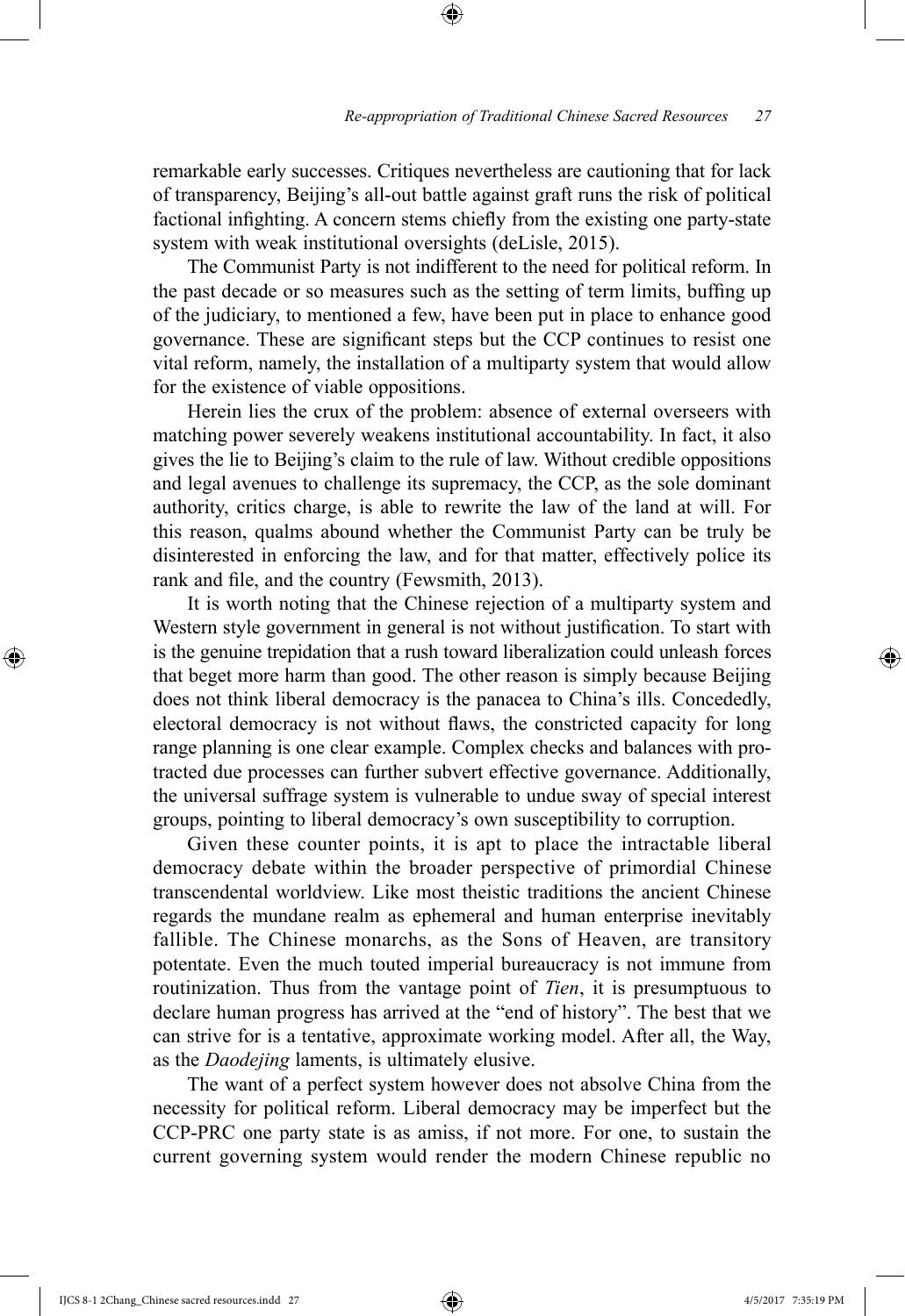different from its imperialistic predecessors on one crucial feature, namely, the change of rulership can only be exacted through violent revolts. Since no human person and for that matter human institutions (dynastic family or political party) can attain immortality and the transfer of power inevitable, prudence would counsel the installation of some form of peaceful mechanisms to facilitate such eventuality.

⊕

Pertaining to the issue at hand, as said, lack of robust external oversight is positing inherent risks to the Communist Party ongoing crackdown on corruption. It is henceforth critical that some variations of a multiparty system whether in the shades of liberal democracy or alternatives with "Chinese characteristics" be put in place so as to enhance transparency, accountability, and good governance.<sup>1</sup> In this way, the PRC will become more in alignment with the modern era expectation of non-violent contestation and peaceful transition of governmental power.

## *2.2. Charismatic Leaders*

⊕

Now, despite the fact that the Way is ultimately impassable, the ancient Chinese believes that harmony under the Heaven, albeit fleetingly, had and may yet be realized. And this is contingent upon the advent of an extraordinaire figure, namely, a sage king. As is the case, historically, the golden age of the Sinic civilization transpired during the auspicious reigns of noble sovereigns.

This leads us to Max Weber's analysis of charisma, of outstanding personages endowed with exceptional virtuous qualities that inspire loyalty and obedience from followers. According to the Weberian thesis, if utopia is to be actualized, it is most likely to materialize via the passionate force of personal leadership than the impassionate efficacy of institutionalized bureaucracy (Gerth and Mills, 2009). The implication of this thesis for good governance is clear. It accentuates the import of ethical personnel. Codes of conducts are legislated, governing bodies established to enforce these decrees but it is through the persuasive power of exemplary individuals that the spirit of these laws become alive and sublime governments become concrete. As Mencius asserts: "When the ruler is benevolent, all are benevolent. When the ruler is righteous, all are righteous. Once the ruler attains rectitude, the state is well governed" (Lau, 1970).

Given the ancient idolization of the sage king, let us turn to President Xi, widely regarded as China's most powerful helmsman since Deng Xiaoping. Xi has thus far proven to be hugely popular, in large measure for his audacious crackdown on delinquent cadres. But strongman leadership, with power concentrated narrowly, raises the spectre of personality cult and tyrannical despot, a peril all too familiar in Imperial as well as post Imperial China.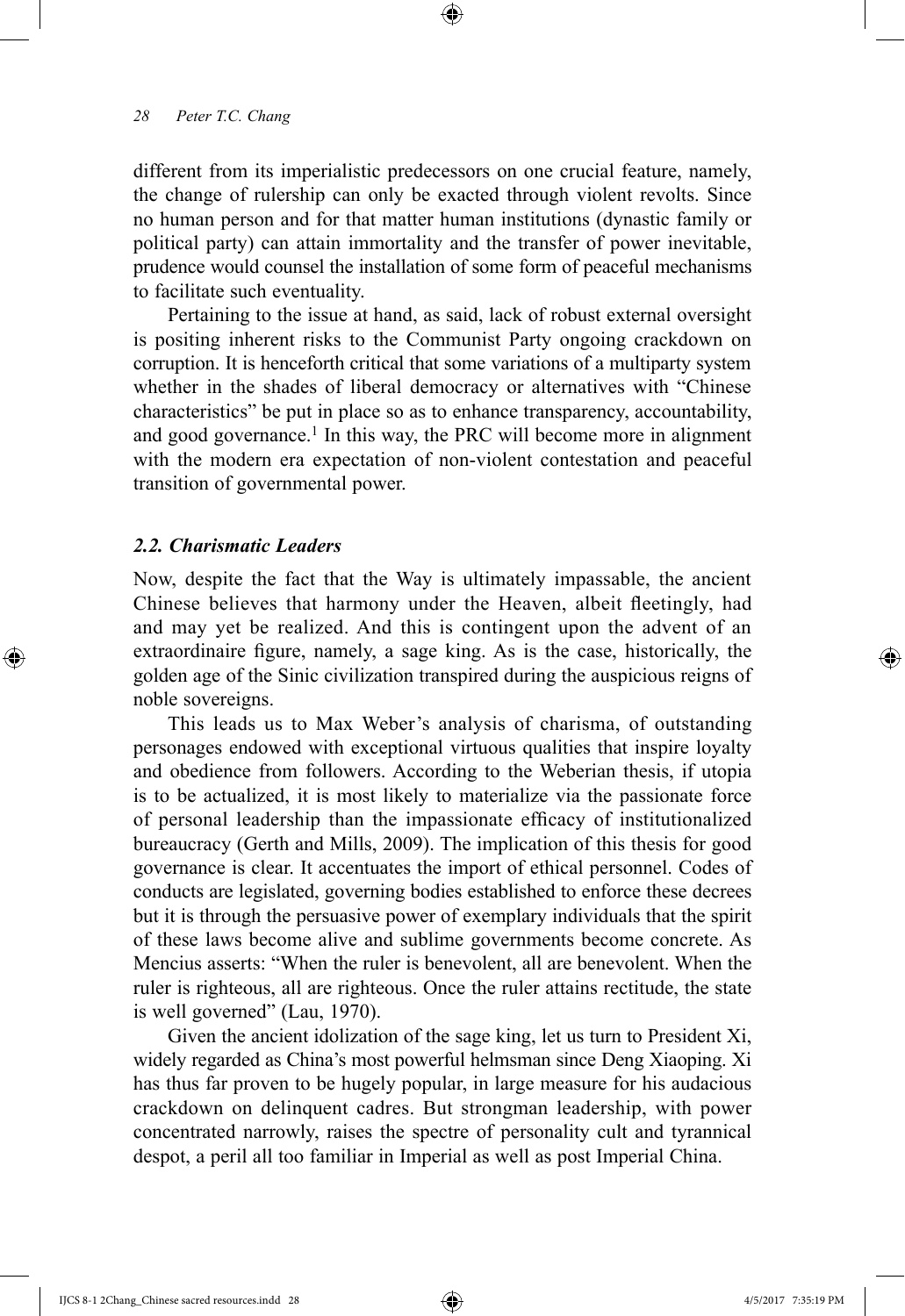Two critical points to draw from the above analysis. Plainly, to deal with the corruption malaise, beyond institutional reform, China needs virtuous personnel to administer the bureaucracy and to preside over the country. The challenge however is to ensure exemplary personalities assume these positions of authority and power. Which leads us to the broader task at hand, namely, how to sustain a cultural habitat that would generate such conscientious individuals? In premodern China, this undertaking was spearheaded by the Confucians, whose moral enterprise is anchored on a theistic worldview, with features distinct to the Chinese.

⊕

#### *2.3. The Confucian Moral Enterprise*

As one of the Axial Age civilizations, ancient China also espouses the vision of a common humanity. What sets the Sinic civilization apart is the Confucian idealistic approach towards actualizing this universal aspiration.

Confucianism, of the Mencius school in particular, upholds a sanguine theory of human nature: every person is endowed with innate capacity to do good. And through diligent nurturing the germ implanted in us can mature into virtuous self. This optimism shapes the basic ethos of the Confucian polity. In terms of statecraft, the Confucians are convinced that through the humane rule of a sagely king, all of humankind has the potential to co-exist harmoniously under the Heaven.

Such idealism is not universally affirmed, not even among the ancient Chinese. Xunzi for one takes the contrarian view of human nature as essentially flawed thus austere methods are needed to mould the human character. In the case of Han Fei Tze, the legalists consider human society as governable only through the enforcement of harsh penal laws.

Added to this list of realists' school of thought are the Mohists, who argued that in pursuing the good, we can at best strive for the compromised goal of the greatest good or lesser evil. Mo Tzi's utilitarianism is in fact a form of consequentialist ethics whereupon the ends justify the means. That is to say, if the consequences are desirable then the methods deployed, even immoral ones, may be justifiable.

Confucianism rejects Mo Tzi's utilitarianism and consequentialism because in Mencius idealism, the integrity of the attained "good" would have been corrupted by the unscrupulous means used to achieve those goals. In the Confucian deontological ethics, the ends do not justify the means. For the Confucians, what is morally right is at times base on an action itself rather than the effects of those actions. That is to say it is impermissible to act unethically even if the after-effects are "good". This axiom in turn underscores another key Confucian conviction, namely, the existence of moral absolutes. Indeed, the Confucians believe that *Tien* has prescribe sets

⊕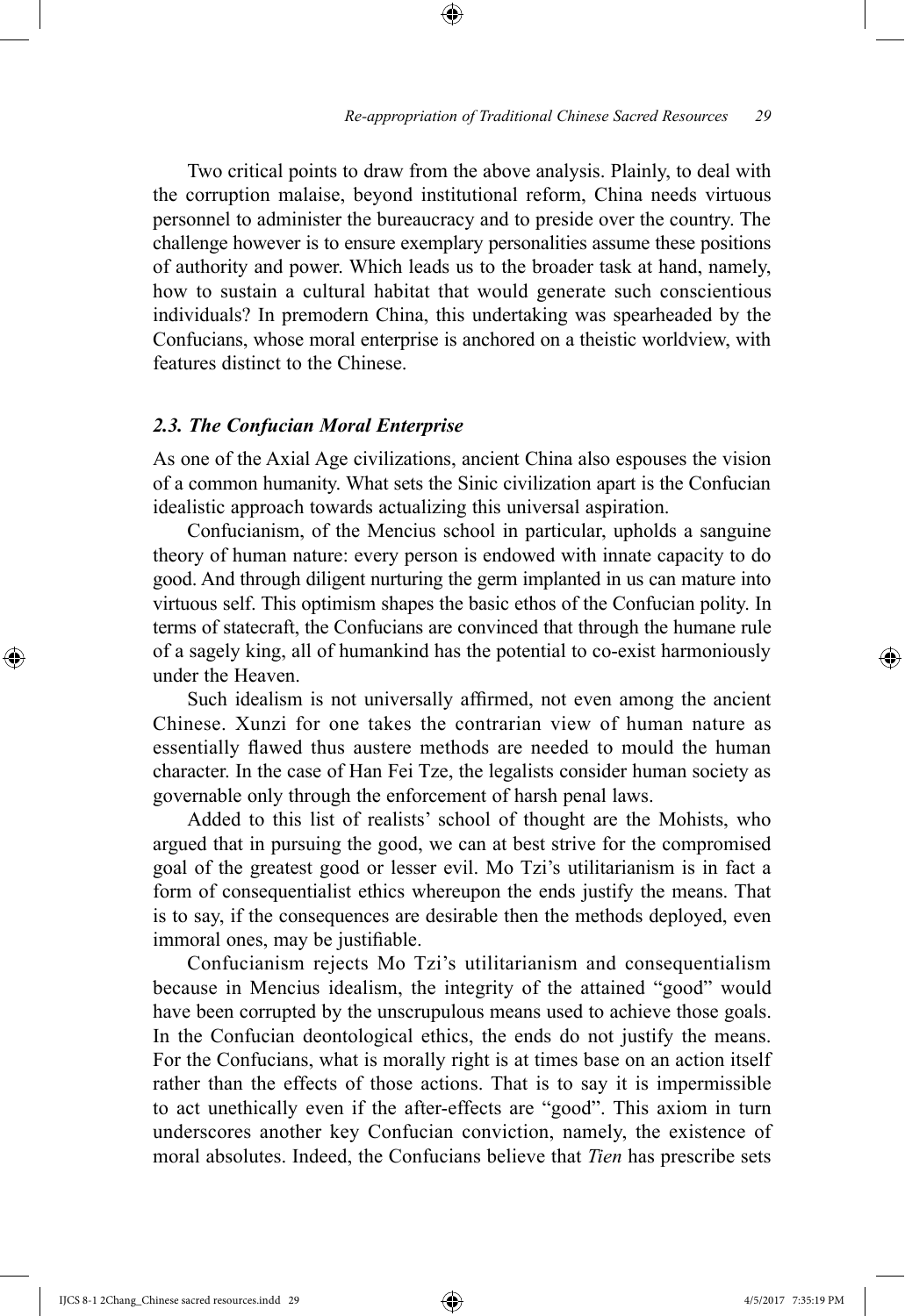of Heavenly Principles that we cannot violate on earth, even when pursuing "good" ends.

⊕

This theistic belief system forms the philosophical foundation of Imperial China. At the outset, it underpins the Chinese doctrine of the Mandate of Heaven, forewarning the Emperor to reign in deference to and under the constraints of Heaven. Then, and more broadly, through a rigorous selfcultivation program the Confucians work to instil these deontic values into the Chinese collective consciousness. By nurturing individual hearts and minds, these philosophers strive to transform the Chinese body politic into a virtuous citizenry imbued with integrity, fortitude, and humaneness. It is the result of such a disciplined inculcation, set within an ethic-centred cultural habitat that the history of Imperial China is invigorated by the coming to the scene of the noble scholar-officials and the rarefied wise rulers, to enliven the Sinic civilization with their much touted benevolent kingship.

## *2.4. The Theistic Conundrum*

⊕

At this juncture, it is apt to address a tangential yet important conundrum associated with theistic traditions. As is the case, religious adherents do not always manifest ethical restraints, and militant Islam is an apt contemporary illustration. Like the Confucians, the Islamists revere a transcendent authority. But unlike the former, the latter had, in the name of God, condone immoral acts. Now such deviant justification stem from a specific kind of religiosity, namely, dualistic theism.

In traditions such as the Abrahamic religions, reality is demarcated into distinct, asymmetrical spheres: material and spiritual, earthly and heavenly, temporal and eternal. In this bifurcated worldview, the infinite creator is deemed as fundamentally different and superior from the finite creation. As such the eternal transcendent is not restricted by the temporal mundane. Divine miracles, for example, could contravene the law of nature. Edicts from above too may overrule ethical norms below. A case in point is the episode concerning Abraham who was challenged to sacrifice Isaac, his infant son, as a sign of loyalty to Yahweh.

Herein lies the paradox of dualistic theism: the omnipotent deity, in its radicalness, could impute such wrath as to confound human justice. To be sure, these are extremely rare events, occasioned by extraordinary circumstances. But the prospect exists whereupon the divine could intervene in a manner that violates the mundane order. And here is where the inherent risk with dualistic theism resides. Even if anomalous, this radical view does provide theological justification for the suspension of ethical norms on account of a supreme authority who presides over and above natural law.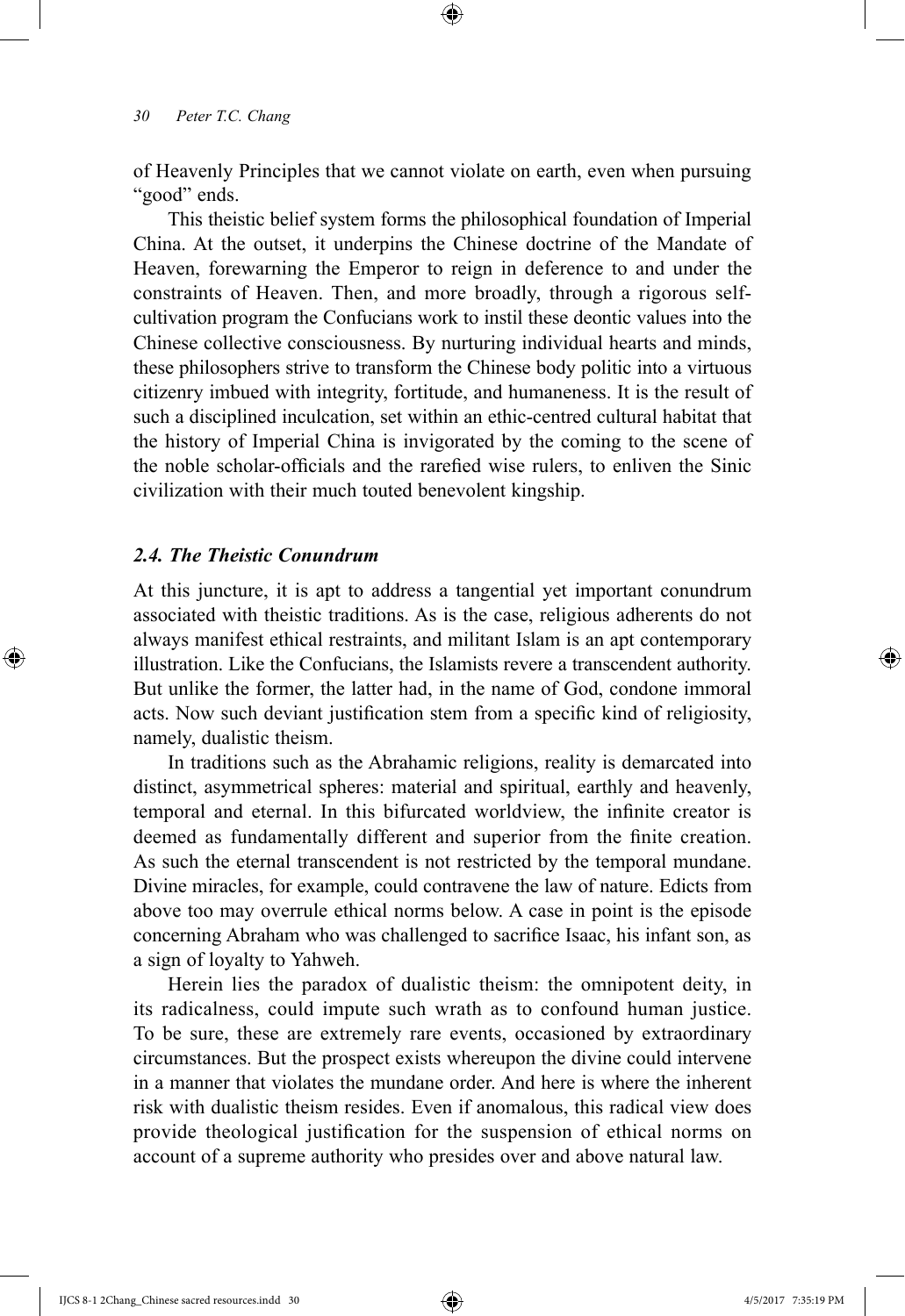It is this dualistic belief system that underpins the Islamists extreme behaviour today. Simply put, in the militant Islamists' assessment, the holy order is now so besieged by vile that a fervid counter-response is warranted. The righteous is compelled to wage a ferocious jihad, in an epic battle of good and evil, in order to save the earthly realm from perdition (Feldman, 2010).

⊕

When captive to such an apocalyptic vision, dualistic theists become hostage to a deviant form of eschatological morality. The quest for the heavenly can be so all-consuming that it justifies the deployment of any earthly means, including the most abhorrent one. For all intents and purposes, in such a scenario, it is might, albeit a purportedly divine one, that makes right, unencumbered by ethical restrains (Juergensmeyer, 2003).

Confucians repudiate this variant of theism because of the Chinese imminent-transcendence theological worldview. To be sure, through the yinyang lenses, premodern China similarly perceived the world dualistically. But the Chinese polarity is embedded within a broader organismic cosmology where all things are seen as emanating from and ultimately converging back into one source: the fountain head of *chi* energy. In such a cosmogenesis, there is no radical dichotomy separating the celestial and terrestrial, divinity and humanity. Indeed, some Confucianists depict humankind as co-terminus with the transcendent and as co-creator of the cosmic order (Tu, 1985).

Of course, as noted, the Way is in the end elusive, confounding human comprehension. But unlike dualistic theism, in Chinese holism, the transcendent is never so inscrutable as to contravene the mundane order, and heaven would at no time issue decrees that violate earthly norms. Framed in ethical terms, for the Confucians, there is an all-encompassing convention that regulates the universe, the natural and supernatural, this-worldly and otherworldly. This continuance is captured by the philosopher's counsel against excessive preoccupations with the afterlife that would undercut obligations in the present life. Herein lies the unique feature of the ancient Chinese theism, embedded within an organic cosmology, it sees humanity and divinity, the temporal and the eternal, as bound by a common law. Put colloquially, for the Confucian, no one is above the law, not even God. (It is in this sense, for its lack of a radical transcendent, that Confucianism has been ascribed by some as a humanistic albeit sacred tradition (Tu, 2001)).

## *2.5. Modern China in Crisis*

As was the case, the dawn of the 20th century witnessed a tumultuous China abnegating its sacred past in favour of secularism. To be sure, the modern Chinese are no less ambitious in espousing a universal aspiration of a socialistic utopia. While not without misadventures, the CCP regime did

⊕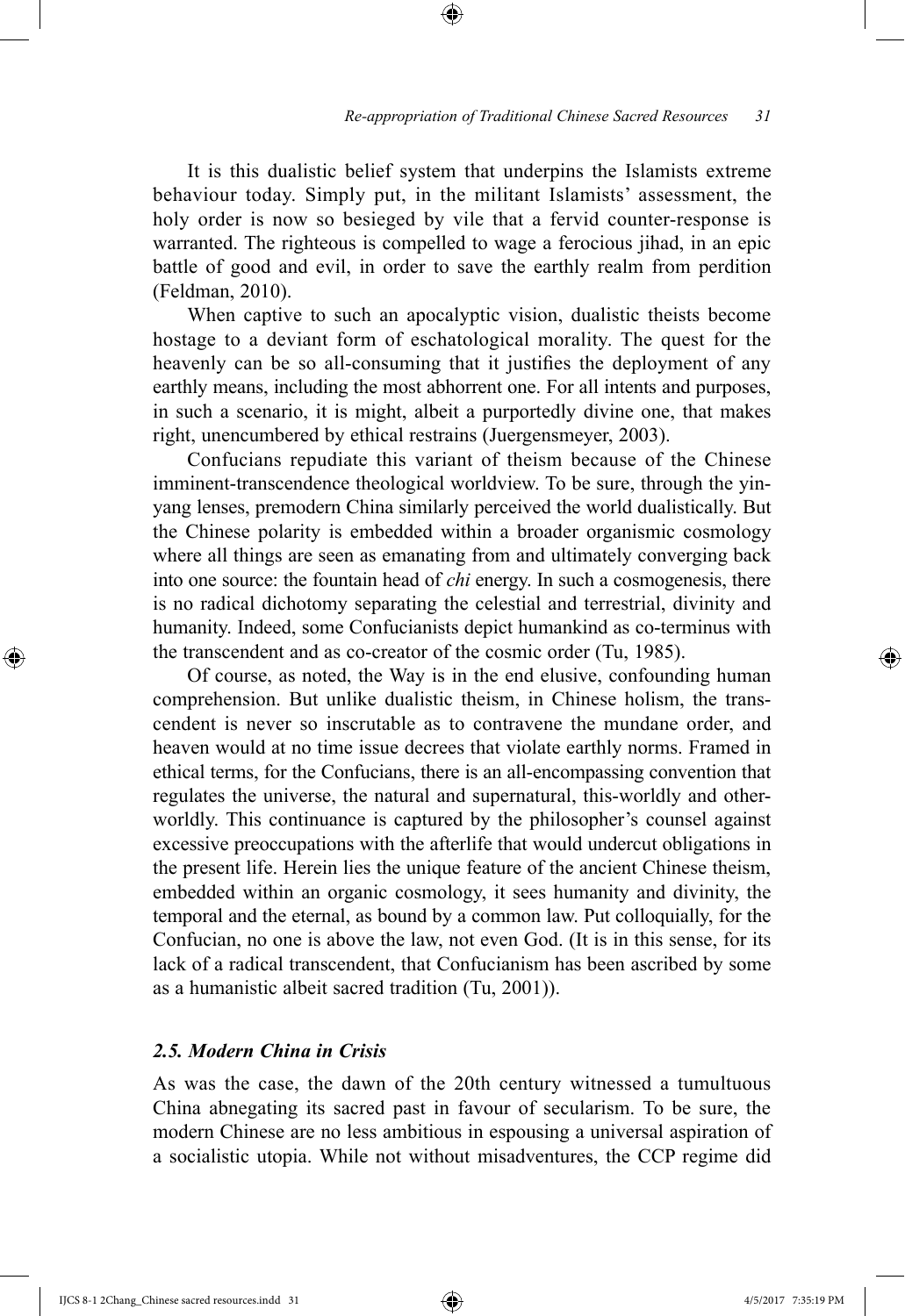manage to sustain some semblance of a disciplined order, extolling and or cajoling the masses into self-sacrificing communal existence.

⊕

With the onset of the 21st century, Beijing continues to affirm its allegiance to a "socialism with Chinese characteristics". This pledge however is being undermined by the concurrent inception of capitalism, inducing disjunctures across economical as well as social planes. At the outset, critiques point to a mismatch in official moral codes, post-Mao China no longer sustain the praxis to cultivate the avowed communistic values.<sup>2</sup> Instead we have a new socio-economic reality where individuals pursue, and are egged on to pursue, their own interests in competition with others in an increasingly capitalistic economic order (Wang, 2002).

By most measures, the PRC has moved past Marxism in all but rhetoric. The problem is that China has yet to reconstitute an ascetic discipline (like the Protestant ethics) to restrain the free market economy. Herein lies a cultural fault-line in contemporary China, namely, no replacement has emerged to fill the gap left by the demise of the old moral order. And in this transitional flux, critics identified the engendering of a new Chinese person: a communist turned nihilist, a nihilist turned hedonist, who responds to the new opportunities presented by the market as if directly to a set of stimuli, with little mediation either of a moral code or a conception of self (Wang, 2002).

Collapse of the socialist order has in reality precipitated a broader moral caving in of the Chinese world. In the absence of a new constellation of values and everyday self-forming practices, post Marxist China has descended into an ever more individualistic, materialistic, and immoderate way of life. Media today are rife with reports of everyday norms – be they moral, legal or regulatory – being breached on an alarming scale, involving every sector of society, and by so many in every walks of life (Ci, 2009).

From the Confucian perspective, the source of today's moral crisis predates capitalism and even socialism. It stems from secularism and the radical disenchantment of the Chinese world. As alluded to, in refuting the premodern cosmology, modern China turned to science for an explanation of the universe. And among others, Darwin's evolutionary theory in particular exerted the deepest impression on how 20th century China conceive reality.

Closer to Xunzi than Mengzi, Darwin's stance is a familiar one: homo sapiens, as with the rest of the animal species, are essentially driven by the banal instinct to survive. And to the extent humankind do co-exist, this is sustained via the confluence of mutually self-preserving impulses, a *modus vivendi*. And in this Darwinian world, it is the law of natural selection that prevails, where the strong lords over the weak, and might is the maker of right. And in this beastly dominion, survival is the ultimate endgame. Therefore, when existence descends into a dog eat dog, kill or be killed savagery, one is compelled to deploy all means necessary, immoral ones

IJCS 8-1 2Chang\_Chinese sacred resources.indd 32 4/5/2017 7:35:19 PM

⊕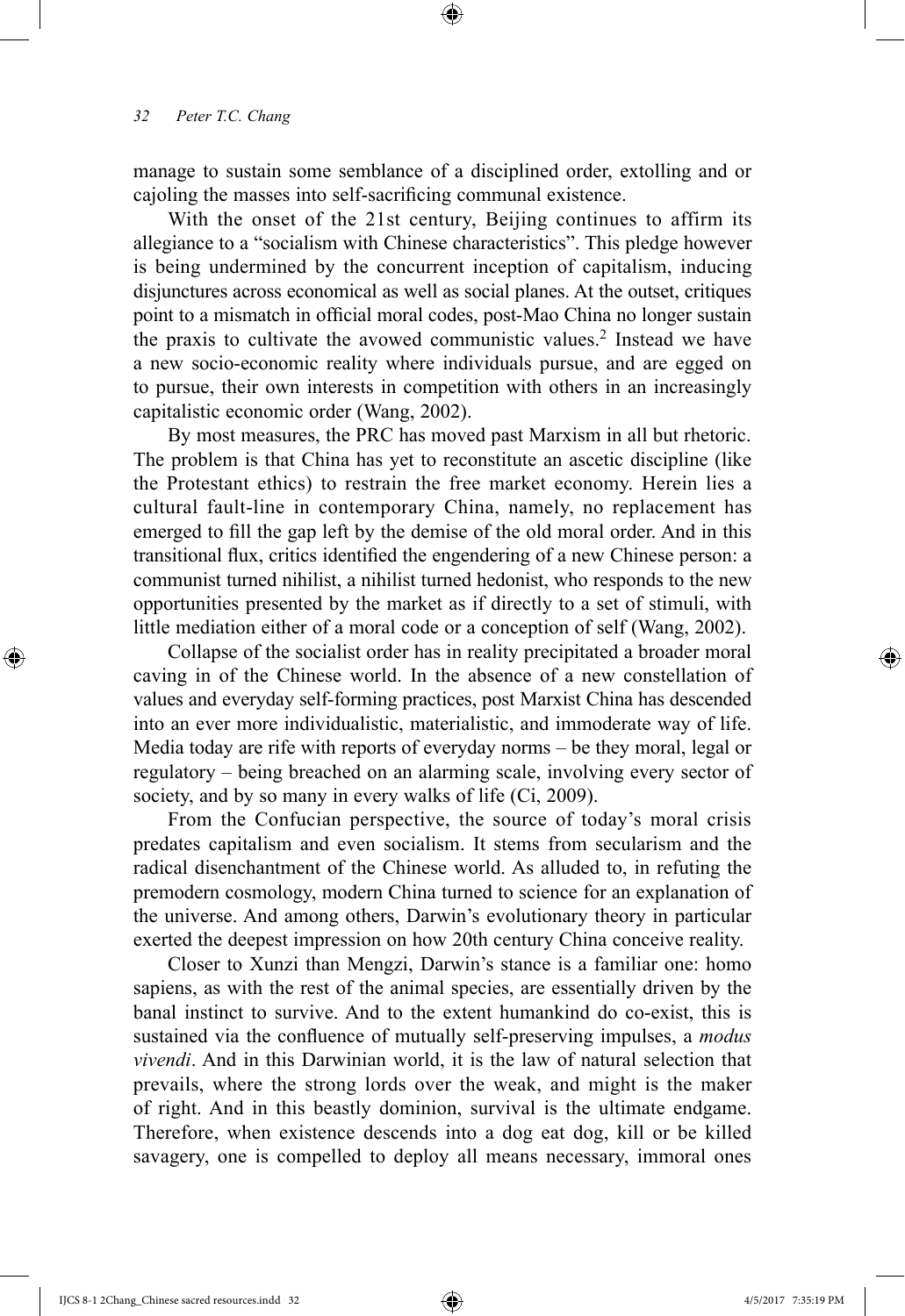included, to avert extermination. Hence unlike the Confucian deontological morality, Darwin evolutionary ethics has no qualms employing unethical measures to achieve the desired ends.

⊕

Herein lies the root of the PRC's predicament, namely, secularism's unbridled realism. Modern China's submission to scientism has contorted the moral orientation of the Chinese world. The Confucian transcendentalism that once commanded the Sinic civilization has been superceded by the afore-discussed Darwinian naturalism. The age-old veneration for the sagely and virtuous, for instance, is eclipsed by the present generation's adulation of power and wealth. And the ancient conviction in the Heavenly Principles that restrained human conduct is usurped by a pervasive evolutionary based relativism where might is acquiesced as the subjective arbiter of right, and ends pursued uninhibited by constraints (He, 2015). Arguable, the endemic corruption afflicting the PRC is an outgrowth of a disenchanted mainland bereft of its traditional ethical inhibition and moral compass.

Therefore, in summing up, in order to deal with the moral exigencies at hand, beyond legal and political reform, the PRC needs a turnaround in worldview, to countermand the prevailing secular naturalistic ethos. It is critical that contemporary China reaffirms its ancient holistic theism and the Confucian conviction that human conducts are subject to constraints, even when pursuing the good. By so doing, a unique theistic and ethics centred Chinese polity can be re-established to check the excesses of radical secularization, and as explained, the converse idiosyncrasies of extreme religiosity. And it is from within such a rejuvenated cultural habitat that virtuous individuals are more likely to emerge to provide the exemplary moral leadership Beijing needs to revive a corrupt officialdom and a listless milieu.

### **3. Confucian Idealism and a Harmonious World**

Apart from moral cynicism, China's embrace of free-market capitalism has also unleashed economic forces that are fracturing the Chinese social landscape. The yawning gap between urban rich and rural poor is one such fissure. Similar to the endemic corruption, Beijing is acutely mindful these fragmentations are potential flash points with importunate political consequences. In response, the Xi administration has concocted the "China Dream" to galvanize the country around a central ideal, namely, common prosperity. And again, Beijing is turning to traditional heritages, like exalting the pre-eminence of the Sinic civilization as motif to rally an increasingly disparate society.

To some extent Beijing's effort to coalesce the republic is not without success. The 2008 Olympic is an apt illustration where the Chinese celebrated the middle kingdom's re-emergence onto the international arena with an

IJCS 8-1 2Chang\_Chinese sacred resources.indd 33 4/5/2017 7:35:19 PM

⊕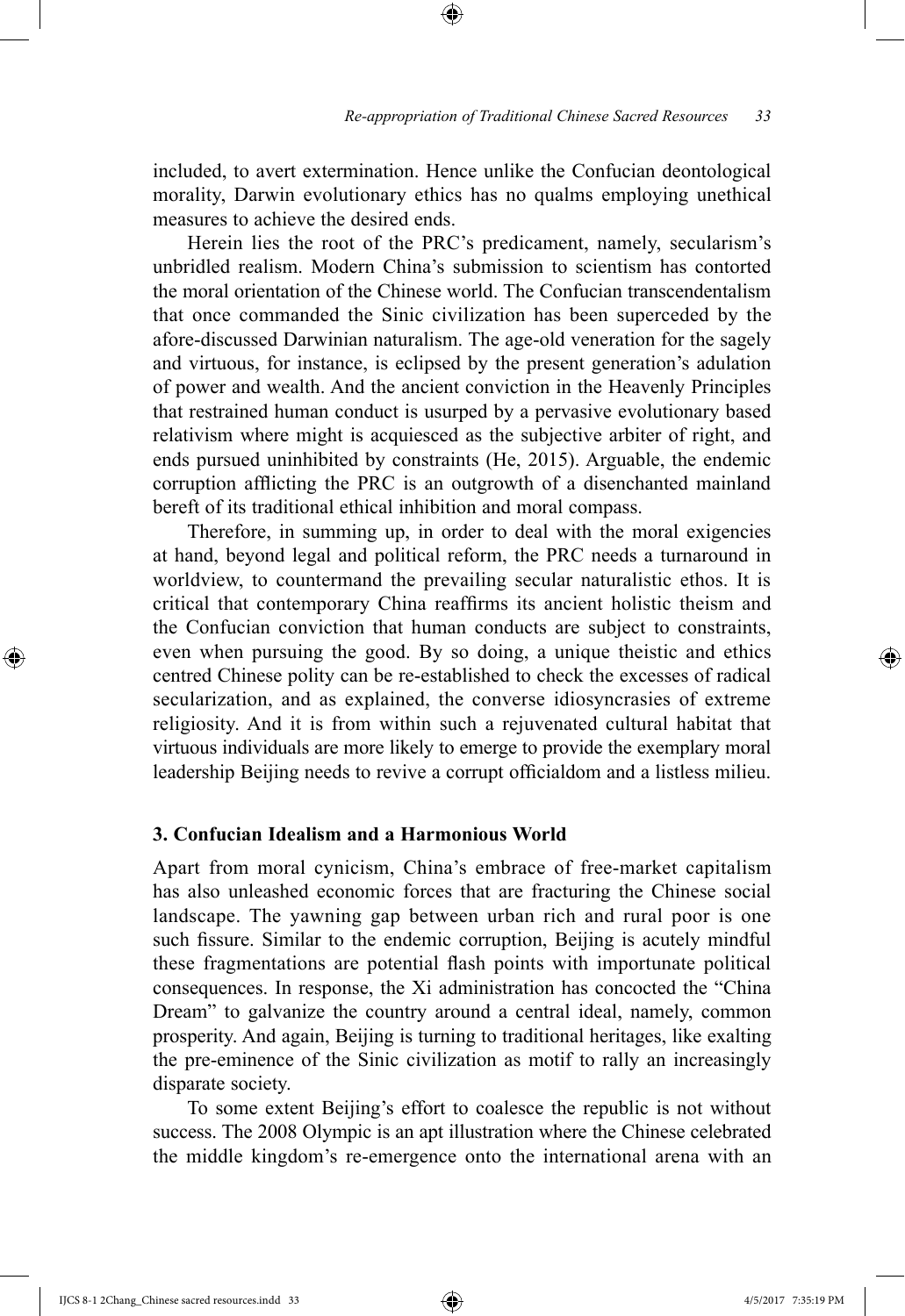extravagant display of cultural and ethnic pride. In fact, notwithstanding domestic dissonances, there is no deficit in Chinese patriotic fervour, especially when affronting the outside world. But the disconcertment with this united front is its underlying vindictive ethnocentric impulses. In the testy Sino-Japan relationship, for example, the Chinese remonstration against its presumably unrepentant neighbor bear a markedly xenophobic undertone. Critics noted that to the extent a discordant China does hold together, it is bound through a virulent form of nationalism antithetical to the Confucian universal ideals (Gries, 1999).

⊕

#### *3.1. Confucian Civic Nationalism*

The Confucian retort against Han chauvinism is the aforementioned Mencius doctrine of one humanity. Humankind is by nature the same, each endowed with innate capacity to live in accord with the Heavenly Principle. This sanguine worldview underpins the Confucian universal vision, to establish a social order whereupon all people could co-exist peaceably. More importantly and pertinently, embedded within this aspiration is the Confucian rejection of any theory of a "chosen race", who by nature stands above the rest. Hence to elevate one's ethnicity, Han or otherwise, as naturally superior contradicts the Confucian doctrine of common humanity (Bloom, 1997).

Now, even as all are born equal, Mencius proceeded to explain that humankind subsequently diverge, as people develop varied cultural norms to nurture their natural potential. This gives rise to a plurality of philosophical and religious traditions, in form as well as quality, some more and others less equal than the rest. It is at this stage of human development that qualitative distinctions appear. And it is here that the Confucians set themselves apart as attaining a superior way of life that is in greater conformity with the Heavenly Principle. Indeed, as first among equals, Imperial Confucianism regards itself as an apex civilization, qualified to provide moral leadership, for all under the Heaven. Notwithstanding this sense of eminence, the Confucian order contains distinct inclusive features.

Let us first revisit the issue of race. When censuring a religious tradition, the Confucians draw a critical distinction between culture and race. The Confucian would for example adjudge Tibetan Buddhism as a fallacious tradition but would not deprecate the Tibetan people as naturally inferior. The reason for this qualification is because, as mentioned, according to the Confucian tenets, human nature is innately good. Human starts to err when we fail to nurture our natural potential. The implication is that human weakness is not intrinsic, but extrinsic. That is to say human by nature is not morally flawed. Putting this more broadly, no human person by nature is banal, and by extension no human race by nature is inferior.

IJCS 8-1 2Chang\_Chinese sacred resources.indd 34 4/5/2017 7:35:19 PM

⊕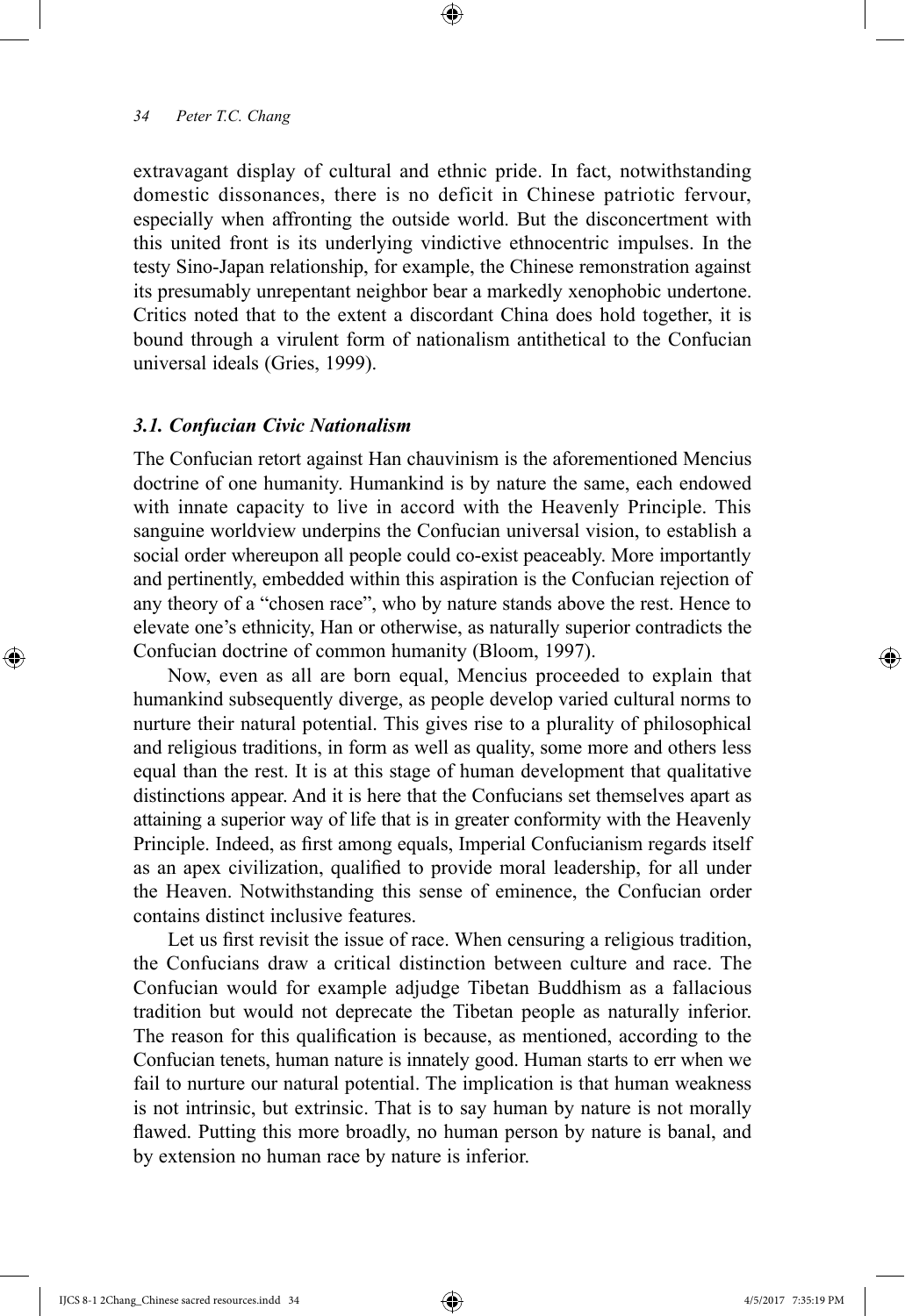Indeed for the Confucian, there are no naturally inferior race, just as there are no naturally superior race. Every human being, regardless of ethnic origin, are inherently good, and none is genetically impaired. On this account it is amiss to demonize any group of people as naturally subnormal. To do so contradicts Confucian sanguine doctrine that all people share the same capacity to attain a judicious existence. This analysis returns us to a hallmark of the Confucian enterprise, namely, its Axial Age vision of a universal edifice that embraces the whole of humanity, regardless of race, as moral equals capable of harmonious co-existence under the Heaven.

⊕

Now, while all races are born equal, not all cultures are made equal. The Chinese philosophers do discriminate against lesser traditions. Even so, there are distinctive traits in the Confucian dominance. And the essence of this uniqueness is foremost captured in the Chinese practice of multiple religiosity. It is not uncommon for a Chinese to plead allegiance to Confucianism, Daoism and Buddhism, all at the same time. This phenomenon underscores in general the Chinese and in particular the Confucian acceptance of interreligious collaboration. To be sure in this ecumenical alliance, the Confucians do assert their supremacy as first among equals. Yet unlike the other Axial Age religions such as Christianity, the Confucians do not claim a monopoly of virtue in so far as they acknowledge the moral efficacy of others (Ching, 1993).

In fact the Confucians reject any pretence to an exclusive right to moral leadership. The Sinic civilization has no equivalent doctrine of a "manifest destiny" whereupon the Chinese are deemed as divinely elected to govern. For the Confucian, the privilege to rule is based on meritocracy, it must be earned. Failure to perform forfeits one's prerogative to hold the reins. The history of modern China may be seen as one such period when the once venerated Confucian tradition, devoured by prolonged internal decay, was ceremoniously banished from the mainland. Like no "chosen race'', the Confucians dismiss the presumption of any "chosen tradition", predestined to be first among equals. Herein lies another liberal trademark of the Confucian superiority, it is not exclusionary, but open to collaboration with any who prove worthy of leadership.

These inclusive attributes draw attention to the multiracialism and multiculturalism underpinnings of the Sinic civilization. The classical Chinese thinkers' vision was to bring into existence a unifying kingdom, embodying a multitude of peoples and diversity of belief systems. In modern terminology, Confucian China would advocate a form of civic nationalism, anchored on the liberal principles of freedom, tolerance and equality, and whose core identity transcends ethnicity and creed. A civic nationalist state that champions an overarching international order where all people and various civilizations could co-exist harmoniously (Bell, 2014).

IJCS 8-1 2Chang\_Chinese sacred resources.indd 35 4/5/2017 7:35:19 PM

⊕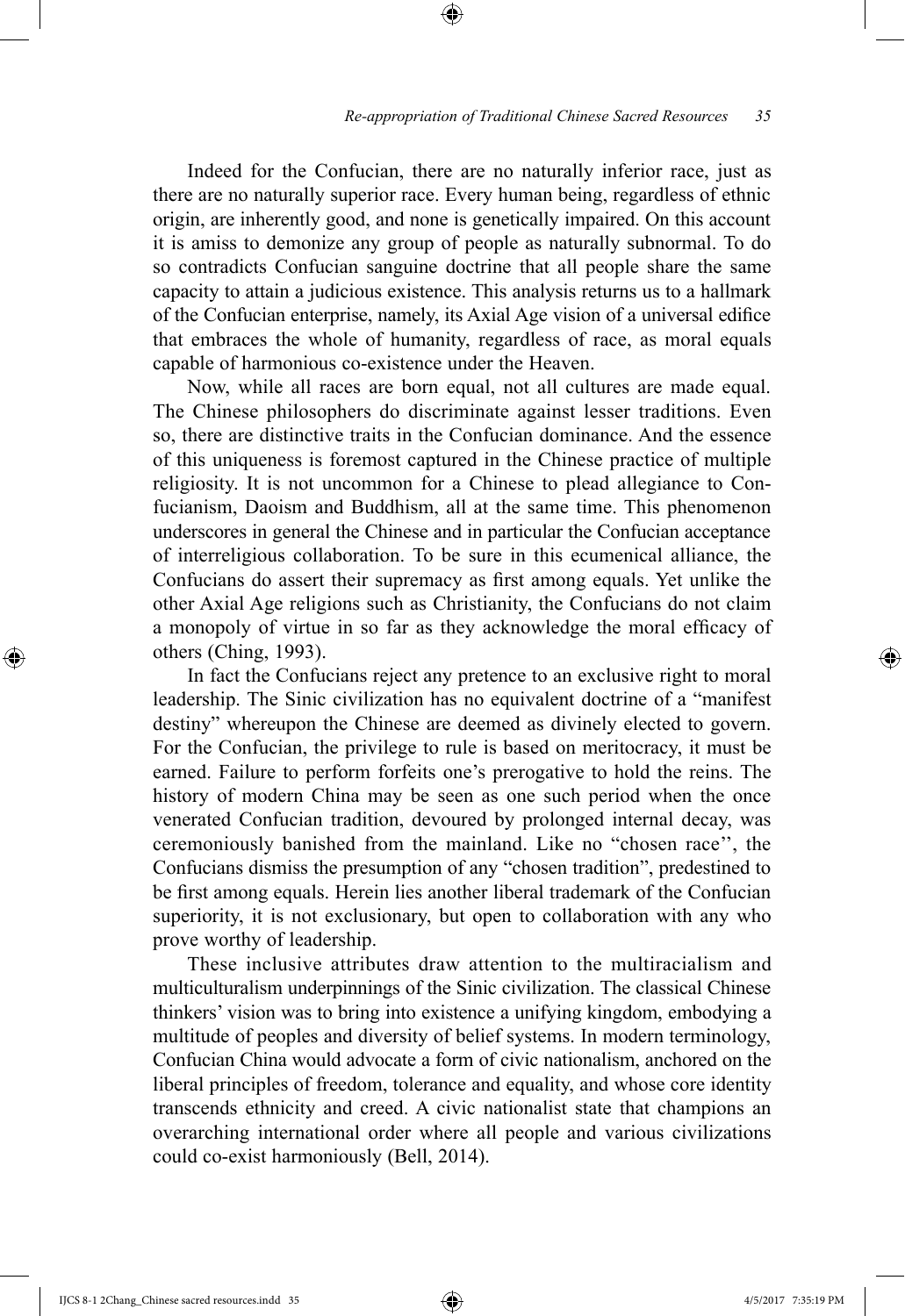#### *3.2. Ethnocentrism, Universalism and Opportunistic Pragmatism*

Concededly, the Chinese world has not always lived up to the Confucian inspired vision of one humanity. As Dikotter's works indicate, the history of Imperial China is tarnished with ethnocentrism, in practice as well as conviction. Indeed, embedded in Chinese intellectual and popular thought are crude mythologies and Han racist theories. And these racialistic tendencies continue to afflict modern China (Dikotter, 1992).

⊕

Be that as it may, to depict Beijing as operating wholly on an ethnocentric and nationalistic platform is not an accurate account of the current state of affairs. For a start, the PRC is not without universal aspirations, the communists do advocate a socialist utopia that embraces all humanity. And in the present opening up era, we have seen Beijing turning to classical motifs, rehashing concept such as harmony, to reassure the global community of the PRC's peaceful rise and benevolent intent to sustain an inclusive, pluralistic new world order. Now, admittedly, these liberal endeavours are also accompanied by the aforementioned periodic outbursts of ethnocentric nationalism, raising scepticism over China's commitment to the Confucian ideals.

In any case, in what seems to be Beijing's contradictory oscillations between universalism and parochialism, there is in fact a constancy at play, namely, Chinese pragmatism. As is the conventional perception, rulers of China are pragmatists rather than ideologues, their behaviour dictated by opportunistic utilitarianism rather than dogmatic convictions (Zhao, 2004). A case in point is the CCP's harping of the 'peaceful rise' mantra during the early 2000s, which detractors see as calculated moves to placate the worldat-large in the run up to the PRC's induction into the WTO. Other instances of pragmatic calculus at work include amplification of external threats to divert attention from pressing internal crisis, and stoking up of ethnocentric sentiments to reinvigorate a dispirited constituent, jettisoning Confucian universalism (Zhao, 2004).

Herein lies a central critique of Beijing's current effort to restore social cohesion. To be sure, pragmatic compromises are at times needed to untangle ideological gridlocks. But as elucidated above, for the Confucians, there are limits to the pursuit of practical ends. The deployment of unethical means, even if the immediate yields are "good", will ultimately undermine the integrity of the whole. On the subject at hand, feeding racial passion may have a unifying effect upon the Chinese polity. But in the long run, this ad interim gain base on Han-centrism will erode China's multi-ethnic social cohesion as well as subvert Beijing's broader aspiration for a harmonious world.

Thus, if committed to mending a fraying social fabric, China should, at the outset, anchor this endeavour upon civic rather than ethnocentric

IJCS 8-1 2Chang\_Chinese sacred resources.indd 36 4/5/2017 7:35:19 PM

⊕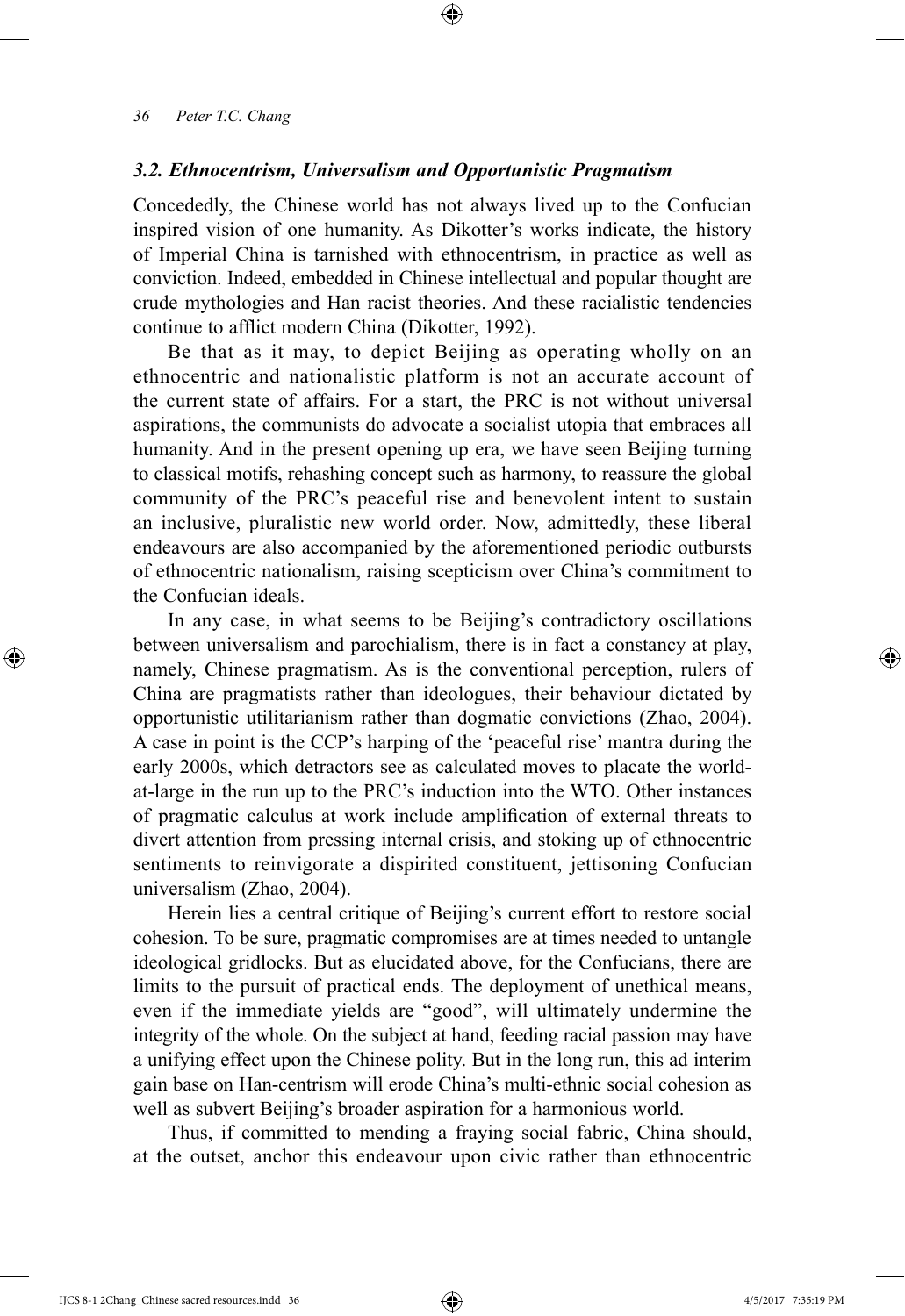nationalism. To reaffirm the Confucian Axial Age vision of universalism, and to strive for the actualization of a multiracial, multicultural social order that embraces a diversity of people as well as religiosities. To that end, it is equally important that Beijing curbs the urges for pragmatic fixes that pander to chauvinistic sentiments. It is by reasserting a principled commitment of the Confucian ideals that the PRC can begin the process towards achieving a more substantive and enduring harmony at home and abroad.

⊕

#### **4. Organic Cosmology and a Sustainable Ecology**

As with counterparts in the US, the Chinese are yearning for an existence beyond subsistence. But by its sheer size, the prospect of China emulating the American Dream is raising environmental alarms. The burgeoning Chinese middle class growing penchant for luxury comfort is exacting untold woes upon the mainland ecology. Akin to the endemic corruption and social schism, the toxication of mother earth could trigger dire political repercussions. And we are seeing Beijing ramping up conservation efforts, i.e., enacting stringent laws to procure a more sustainable developmental model. Non govermental organizations including grassroots religious movements are mobilized to foster a greener way of living. These are vital measures but to stem the looming catastrophe at its source, the Chinese milieu needs a fundamental turnaround in attitude towards nature. And this calls for a corresponding metamorphose in worldviews, from the prevailing secular dualistic towards the traditional sacred holistic view of reality.

#### *4.1. Holism versus Dualism*

⊕

As explained, the Chinese in antiquity regards all things, terrestrial and celestial, as emanating from and converging back to the singular source of energy, *chi*. Embedded within a circular cosmology, this cosmo-genesis frames the primordial Chinese idealization of a holistic existence, holding in creative tension the dialectic between reason and sense, the mundane and the transcendent. It sets the Chinese on a perennial pursuit of a flourishing civilization, one that exudes both outer material vibrancy as well as inner spiritual exuberance (Chan, 1963).

And as noted earlier, in dualistic traditions such as Christianity, reality is demarcated into distinct, asymmetrical realms, where the material, mundane is deemed as fundamentally different and inferior to the spiritual, transcendent. Encapsulated within a linear timeline, the earthly is deemed as ephemeral, to be superceded by the interminable heavenly. This teleological vision defines the Christian ultimate telos, namely, spiritual salvation in the afterworld. Certainly, life in this world remains sacred yet due to an innate

IJCS 8-1 2Chang\_Chinese sacred resources.indd 37 4/5/2017 7:35:19 PM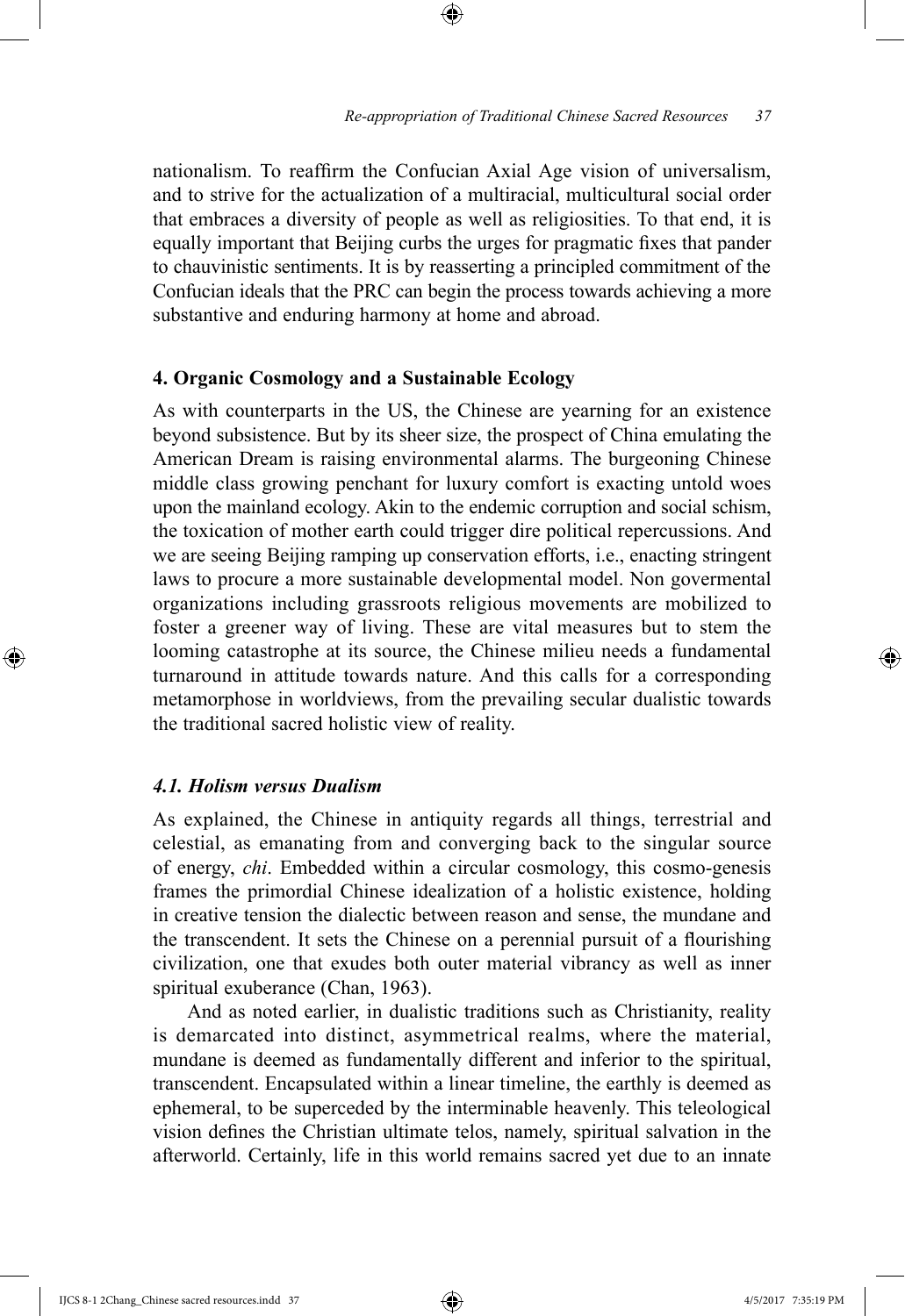bias, impudence towards the temporal persists. In extreme cases, this lead to repudiation of the present existence. The afore-discussed idiosyncrasies of religious fundamentalism is an apt illustration of how the inordinate fixation with the hereafter could result in the abnegation of the here and now.

⊕

In secular dualism, the converse is true, the earthly takes precedence over the heavenly. In point of fact, with reason as the supreme guide the secularists' ambition is entirely rationalistic and this-worldly, dispensing the non-rational and other-worldly desideratum. Surely, the modern world is not divested of the sacrosanct. But a general disinclination towards the spiritual realms remains and this contempt can lend to extreme disenchantment, as was the case with 20th century China.

Swept up by the enlightenment euphoria, modern China chose to abjure its presumably primitive premodern *Weltanschauung*. And the Chinese revolt against the "unenlightened past" was so thorough the mainland withered into a cultural desert divested of sacred oasis. Turning to science as the new beacon of hope, the PRC sets out to actualize a socialist utopia. At one level, the communist earthly quest has been "miraculous". Decades of unrelenting industrialization reconfigured China's hinterland into engineering marvels, adorning its coastal mega-cities with stupendous architectural monuments. Yet today's ostentatious display of material prosperity belie a hollow shell bereft of spiritual vitality. As afore-explained, dissolution of the socialist ethos and modernity irreverence towards *Tien* in particular has engulfed the Chinese world in a moral crisis.

Indeed, dismissal of the transcendent has denuded the Sinic civilization into an utterly mundane world. Divested of metaphysical aspirations, the Chinese personhood is correspondingly pared down into a mere homo economicus, whereupon self-fulfilment is focalized on this earthly existence, achieved chiefly through the acquisition of material abundance. Cut off from its traditional spiritual moorings, the Chinese today are left adrift, battered by the vicissitude of nihilism and hedonistic cravings. The Communist Party's unquestioning faith in economic rationality has turned the PRC into a behemoth economic beast with a ravenous hunger for natural resources; and derogated the Chinese masses into a population of hyper-consumers with an insatiable appetite, exhausting the planet's finite reserves. Therein lies the cultural backdrop and root cause of today's worsening ecological tragedy, namely, secular dualism truncated worldview and modernity lopsided notion of material progress (Tu, 1979).

Now compounding this materialistic exploit is another dualism proclivity, namely, anthropocentrism, where the human species are set over and against the rest of creation, justifying the unrestrained domination of the natural world. This is a disposition present in secularism as well as in religious traditions such as Christianity.

⊕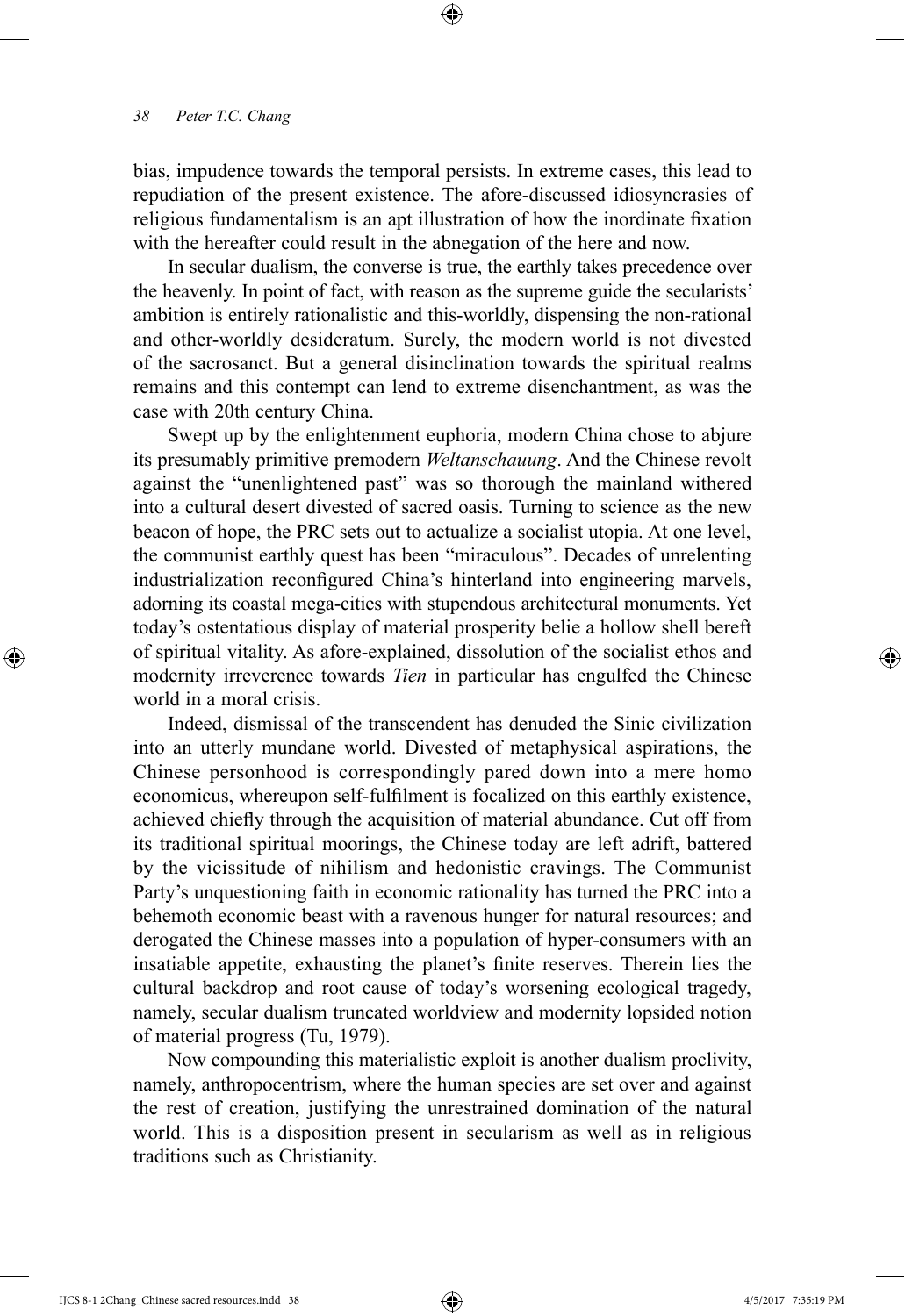#### *4.2. Humanity versus Mother Earth*

According to the Biblical genesis story, Adam, created in the image of God, was set apart from and has dominion over the rest of creation. This, together with the divine injunction commanding "man to be fruitful and multiply and fill the earth, and subdue it" (Genesis 1: 27-28) critiques argue, fostered the establishment of an exploitative way of life in the Christian West that is largely responsible for the destruction of the environment (White, 1967).

⊕

Rejecting the creationist mythology, modernists turn to the evolutionary theory for a scientific interpretation of reality. And as elaborated, it advances a harsh depiction of the state of nature whereupon only the fittest prevails. And this is as much an intra as it is an inter-species struggle for survival, a battle between fellowman as well as between humankind and the untamed wilderness. While imputed divinity predestined Adam's primacy, in Darwinism, the animistic instinct to survive compels the homo sapiens to assert mastery over the natural world. It is this brutish interpretation of nature, in conjunction with secularism's lopsided development, that inform modern China's scientific economic conquest of mother earth as a realm of natural resource to be tamed and exploited for the propagation of the human race. An execution so successful that the explosive proliferation of the anthropoid population is now endangering the planet, and with it, ironically, fate of the species itself.

The Sinic civilization possess no equivalent Christian myth of a divine Adamic race nor the Darwinian brutish naturalism that pitches humankind against the natural world. Instead, according to Chinese anthropo-cosmology, humans have evolved out of the same wellspring of life, *chi*, that begets stones, plants and animals, as such are an integral part of the cosmic order (Tu, 2001). In this seamless "field of material force", the universe is perceived as unified, interconnected and interpenetrating. All life forms, including the homo sapiens genus, are fused into an organic symbiosis, the vitality of each is dependent on the creative dynamism of everything else. This cosmogony shapes pre-modern China's attitude towards the sublunary world, whereupon humanity is perceived as essentially co-terminus with the wider cosmic reality. Imbued with a profound sense of reverence in being one species among many, the ancient Chinese strives for a harmonious co-existence, free of domination or exploitation, with all things, including mother earth.

Now notwithstanding a wealth of eco-sensitive spiritual resources, critiques point out that the history of Imperial China is also tarnished with environmental mishaps, not unlike the modern era (Tuan, 1967). This is concededly true but there are crucial distinctions. With the former, to the extent nature is defiled, the idealistic Chinese stand accused of a dereliction

⊕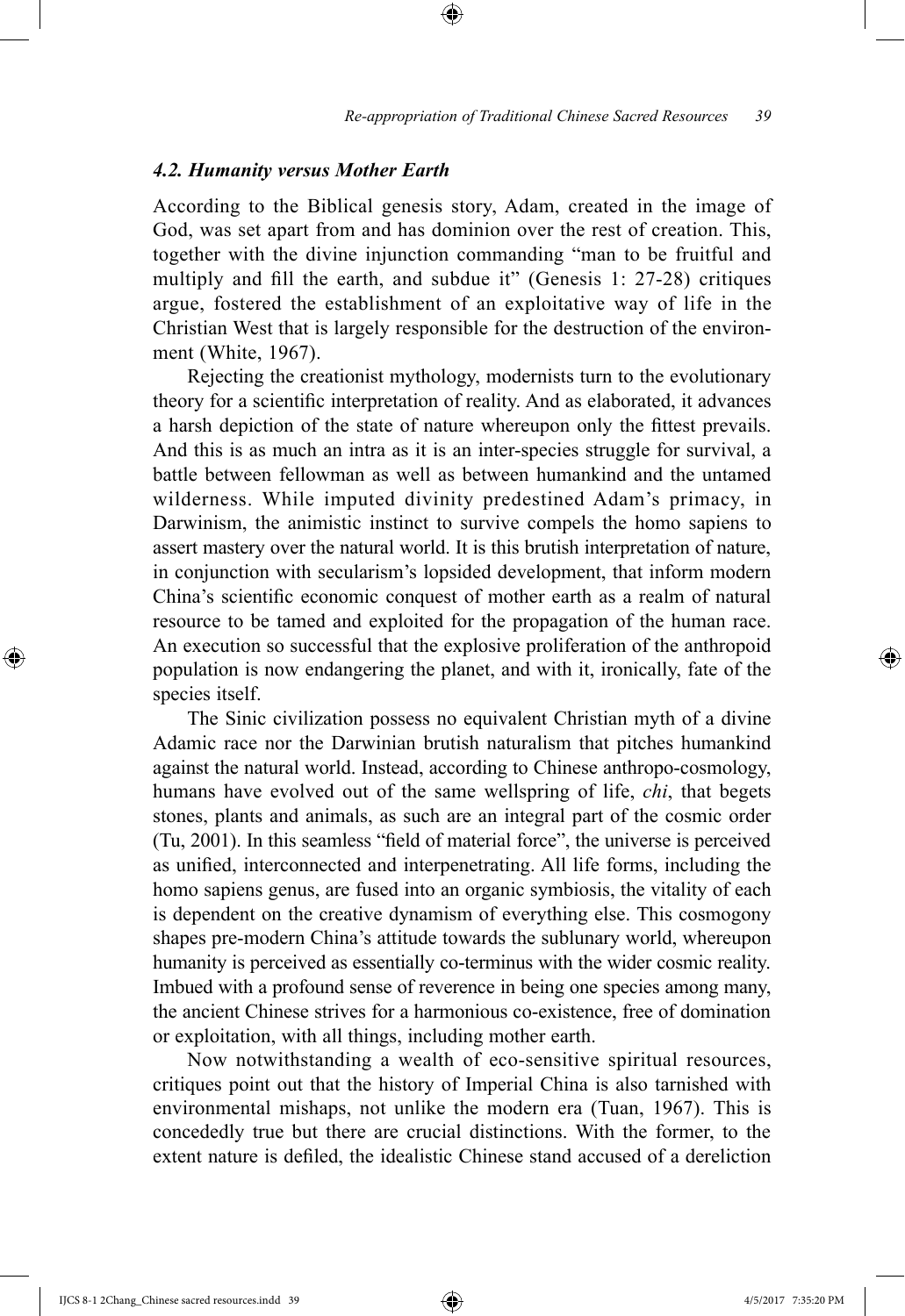of avowed credo. The same cannot be said of the latter. The prevailing secular ideology, as argued, justifies the diminution of nature as means for humancentric ends. As such, modern China's maltreatments are not practical lapses but consistent outgrowth of an anti-ecological *Weltanschauung*. Moreover in comparison to past devastations which are accidental anomalies, reports are warning that the degradation today is far more systematic in scope and historically unprecedented in scale, with potentially irreversible damage to the planetary whole (Economy, 2010).

⊕

#### *4.3. A Fundamental Reconfiguration in Worldviews*

To recap, in light of the looming ecological catastrophe, Beijing's priorities ought to be, among others, enact tougher environmental laws, increase investment in greener non-invasive technologies and create more sustainable growth models. But over and above these countermeasures is the necessity for a deeper transformation in terms of values and worldviews. Granted that espousing a specific vision does not accordingly lend to full realization of the ideals. It remains vital nonetheless to affirm an appropriate creed for the reason that worldviews define the aspirations of a civilization, formulate the ethical norms of a society; and as argued, has qualitative impact on practical outcomes even if the extolled values are not consistently acted upon.

On this account and with regard to the crisis at hand, the imperative for China today, at the outset, is to regain their forebears' sacred reverence of mother earth. And to recultivate the age-old symbiotic mutually-dependent interaction with nature, as a correction against secularism anthropocentric subordination of the natural world. Additionally and more importantly, modern Chinese should re-embrace sacred holism in lieu of secular dualism. At base, this means recapturing the ancient's creative synthesis of the dialectic between reason and sense, natural and supernatural, without collapsing one over the other. And, among others, to rehabilitate the modern man from a homo economicus into a holistic selfhood, who personifies outer physical eminence as well as inner spiritual refinement, whereupon self-fulfilment is attained through the acquisition of material as well as nonmaterial enrichment. In broader national terms, this calls for transforming the PRC from an emerging hard (economic, geo-political, military) superpower into a flourishing civilization imbued with the softer currency of cultural sophistication, social-moral vivacity, and metaphysical acumen. By taking on these rudimentary renewals, the Chinese world can then be reorientated towards a less materialistic "China Dream", a more balanced way of life, and a sustainable model of growth that will exact a lesser toll upon mother nature.

IJCS 8-1 2Chang\_Chinese sacred resources.indd 40 4/5/2017 7:35:20 PM

⊕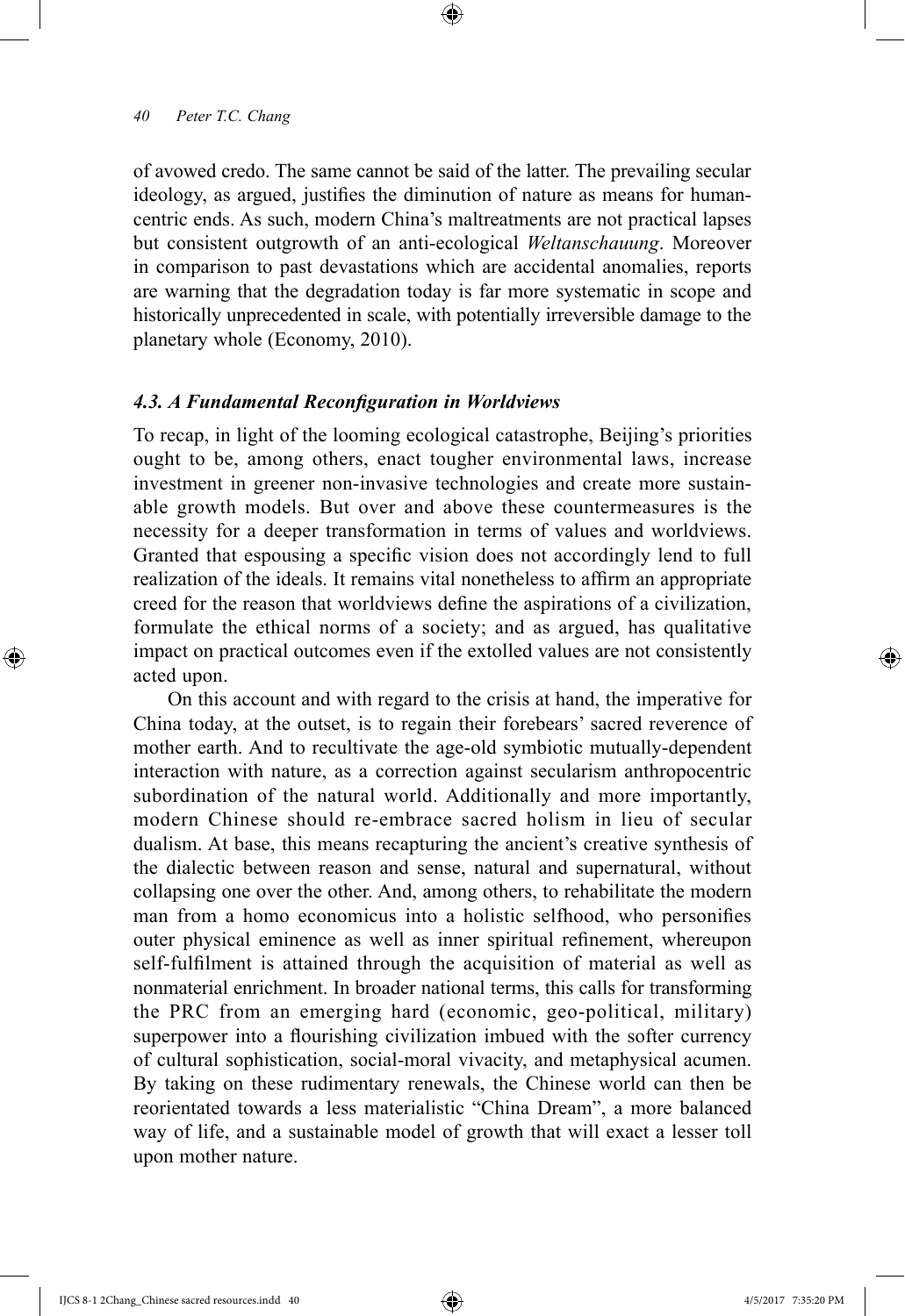## **5. Conclusion**

Assailed by a multifaceted crisis, the secular rulers of modern China are hearkening to antiquity for recourse. But as argued above, the root of today's many-sided exigencies can be narrowed down to one overarching misstep, namely, the radical disenchantment of 20th century China. As such, to prescribe a comprehensive remedial response, secularized China must undertake a foundational shift in worldview, namely, to become reacquainted with its sacred past.

⊕

One germane example is the ongoing campaign against endemic corruption. Beyond political and legal reform, China also requires a cultural renaissance, to rescind the pervasive brutish naturalism with a reconstitution of the Confucian benevolent ethos anchored on the sacred veneration of *Tien*. Similarly, to strengthen the social cohesion at home without subverting harmony abroad, it is vital that Beijing resists the unscrupulous exploitation of ethnocentric nationalism with a principled reaffirmation of Confucian universalism. And finally to save a decaying ecology, the Chinese world has got to rise above the prevailing anthropocentrism to re-embrace the ancient anthropocosmic vision.

To conclude, contemporary China needs a realignment in *Weltanschauung*, a changeover from the present radical disenchantment towards a rekindling of its ancient enchanted ethos. It is through these fundamental turnaround in beliefs and convictions that the Chinese sacred traditions can be effectively reappropriated to revitalize an ailing modern China. And in so doing, we are more likely able to ascribe the "miraculous" in terms of ethicalreligious vivacity to the momentous events unfolding before us, which many has lauded as China's "economic miracle".

#### **Acknowledgement**

The author would like to acknowledge the partial financial support granted by UMRG RP022C-15HNE in the writing of this article.

#### **Notes**

⊕

Dr Peter T.C. Chang 张添财 is a Senior Lecturer at the Institute of China Studies, University of Malaya, Malaysia. His expertise is in the field of comparative philosophy and religious studies, more specifically contrasting the Confucian East and Christian West civilizations. At present Dr. Chang is working on a research project exploring the potential impact of a revived Confucianism on modern China. This research covers a range of subjects and disciplines from political science, environmental ethics, bioethics, to historical and textual analysis of philosophical and religious ideas. Some of these works have been published with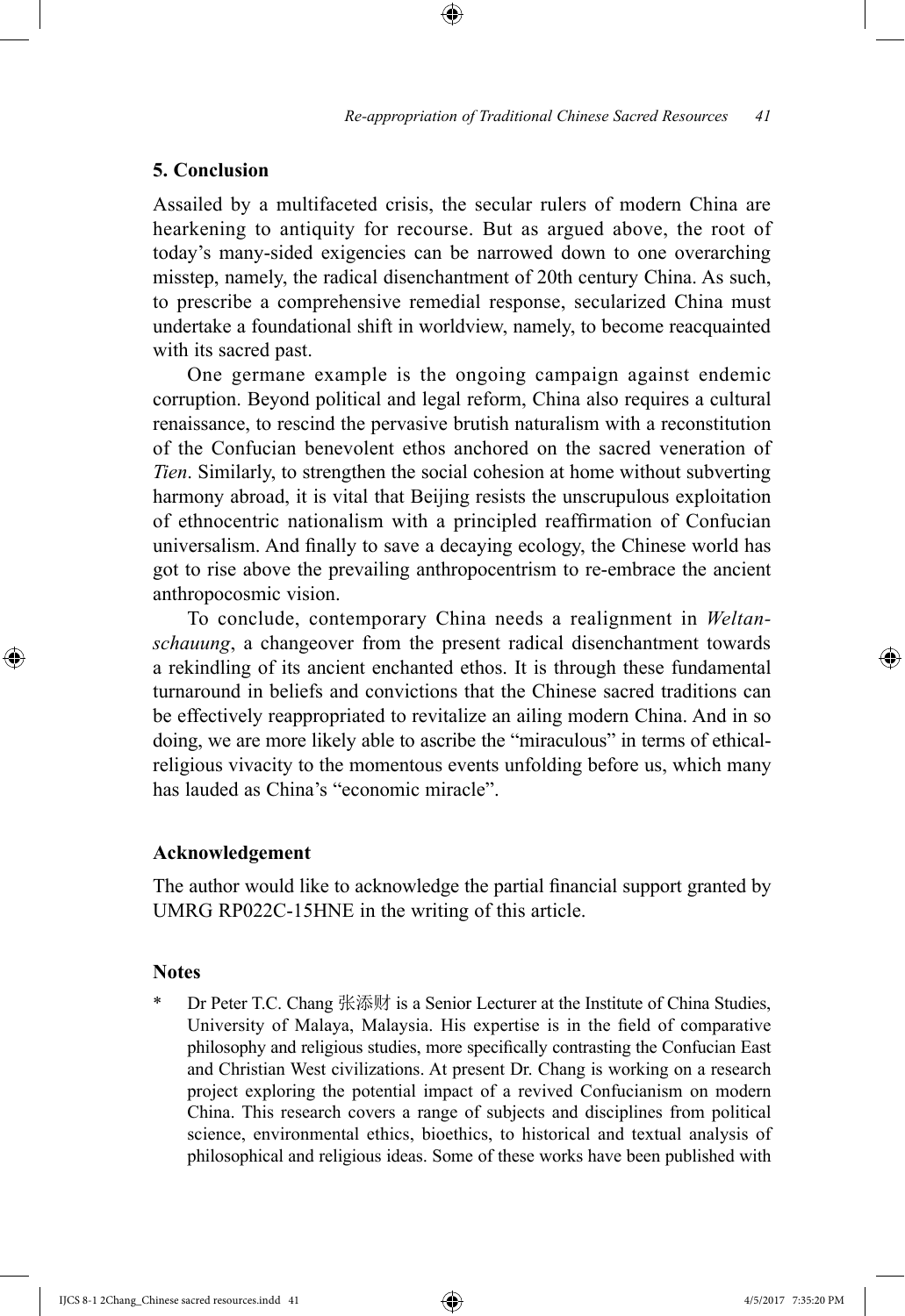journals such as the *Asian Studies Review*, *China Information*, *Asian Bioethics Review*, *Religion, State and Society*, and *Worldviews: Global Religion, Culture and Ecology*. Dr. Chang can be contacted at  $\leq$  peterchang@um.edu.my>.

- 1. From within China are ongoing efforts to steer political reform towards a "post liberal democracy" trajectory, imbued with unique "Chinese characteristics". In Jiang Qing's wide-ranging proposal for example is the setting up of a tricameral parliament that consists of the House of Exemplary Persons, the People's House, and the House of Cultural Continuity (see Jiang, 2012).
- 2. In Mao's time the moral injunction to "serve the people" used to go together with elaborate practices of self-improvement ranging from concrete displays of self-denial in matters of dress and diet to almost daily rituals of avowals of faith in communism embodied in devotion to collective work (Wang, 2002).

#### **References**

⊕

- Bell, Daniel A. (2014), "Reconciling Confucianism and Nationalism", *Journal of Chinese Philosophy*, Vol. 41, Nos. 1-2, pp. 33-54.
- Bloom, Irene (1997), "Human Nature and Biological Nature in Mencius", *Philosophy East and West*, Vol. 47, No. 1, pp. 21-32.
- Chan Wing-Tsit (1963), *A Source Book in Chinese Philosophy*, Princeton, NJ: Princeton University Press.
- Ching, Julia (1993), *Chinese Religions*, Maryknoll, NY: Orbis Books.
- Ci Jiwei (2009), "The Moral Crisis in Post-Mao China: Prolegomenon to a Philosophical Analysis", *Diogenes*, Vol. 56, No. 1, pp. 19-25.
- deLisle, Jacques (2015), "The Rule of Law with Xi-Era Characteristics: Law for Economic Reform, Anticorruption, and Illiberal Politics", *Asia Policy*, Vol. 20 (July), pp. 23-29.
- Dikotter, Frank (1992), *The Discourse of Race in Modern China*, Hong Kong: Hong Kong University Press.
- Economy, Elizabeth C. (2010), *The River Runs Black: The Environmental Challenge to China's Future*, Ithaca, NY: Cornell University Press.
- Feldman, Yael S. (2010), *Glory and Agony: Isaac's Sacrifice and National Narrative*, Stanford, California: Stanford University Press.
- Fewsmith, Joseph (2013), *The Logic and Limits of Political Reform in China*, Cambridge: Cambridge University Press.
- Gerth, H.H. and C. Wright Mills (2009), *From Max Weber: Essays in Sociology*, New York, NY: Routledge.
- Gries, Peter Hays (1999), "A 'China Threat'? Power and Passion in Chinese 'Face Nationalism'", *World Affairs*, Vol. 162, No. 2, pp. 63-75.
- He Huaihong (2015), *Social Ethics in a Changing China: Moral Decay or Ethical Awakening?*, Washington, DC: Brookings Institution Press.
- Jiang Qing (2012), "Political Confucianism: The Transformation, Special Characteristics, and Development of Contemporary Confucianism", in Daniel A. Bell and Ruiping Fan (eds), *A Confucian Constitutional Order: How China's Ancient Past Can Shape Political Future*, Princeton, NJ: Princeton University Press.

↔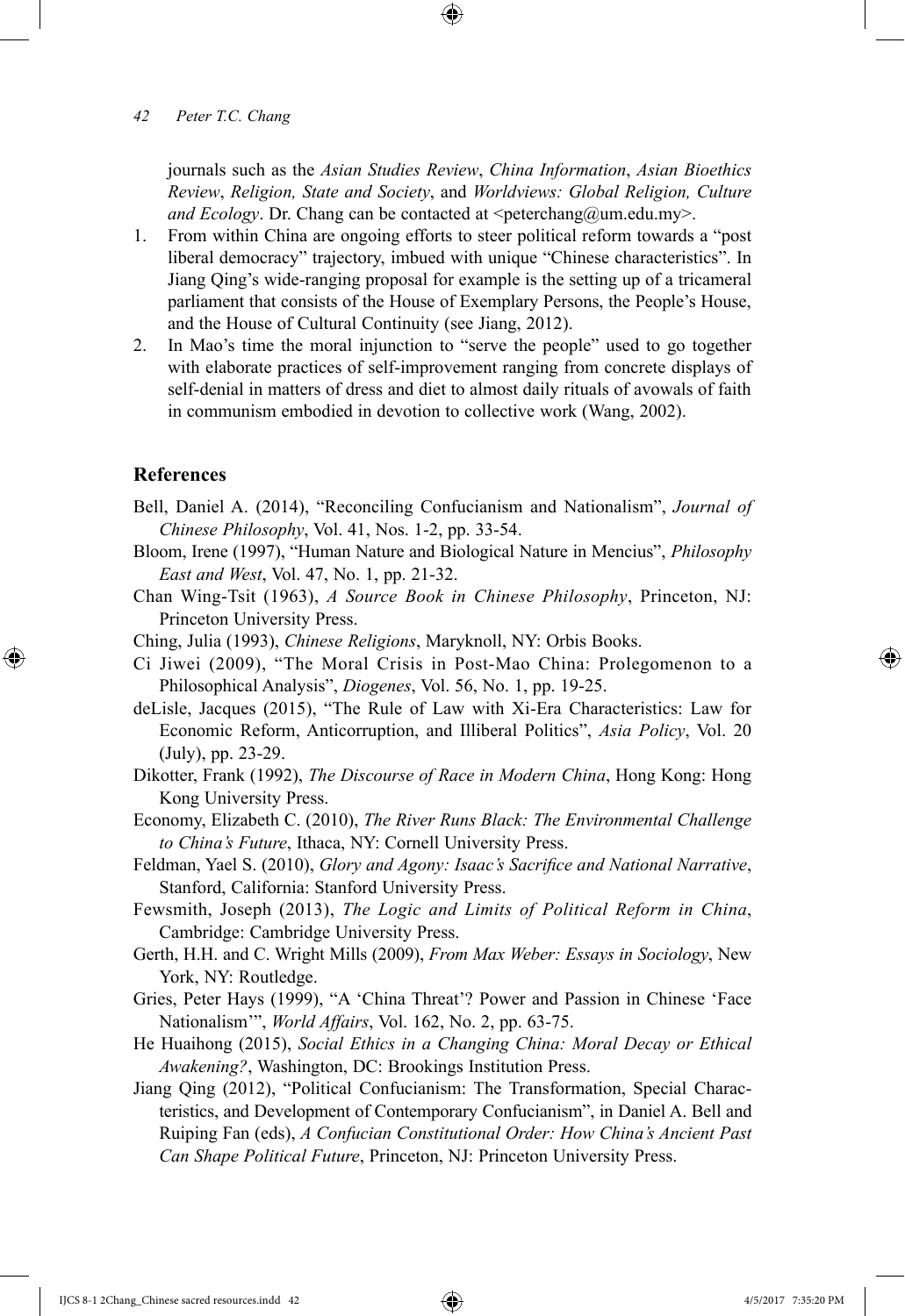Juergensmeyer, Mark (2003), *Terror in the Mind of God: The Global Rise of Religious Violence*, Berkeley, CA: University of California Press.

⊕

Lau, D.C. (trans.) (1970), *Mencius*, Harmondsworth: Penguin Books.

- Tu Weiming (1979), "Beyond the Enlightenment Mentality", in Roger S. Cottlieb (ed.), *This Sacred Earth: Religion, Nature, Environment*, New York: Routledge, pp. 316-329.
- Tu Weiming (1985), *Confucian Thought: Selfhood as Creative Transformation*, Albany: SUNY Press.
- Tu Weiming (2001), "The Ecological Turn in New Confucian Humanism: Implications for China and the World", *Daedalus*, Vol. 130, No. 4, pp. 243-264.
- Tuan Yi-Fu (1968), "Discrepancies between Environmental Attitude and Behaviour: Examples from Europe and China", *The Canadian Geographer*, Vol. 12, No. 3, pp. 176-191.
- Wang Xiaoying (2002), "The Post-Communist Personality: The Spectre of China's Capitalist Market Reforms", *The China Journal*, Vol. 47 (January), pp. 1-17.
- White, Lynn (1967), "The Historical Roots of Our Ecological Crisis", *Science*, Vol. 155, No. 3767, pp. 1203-1207.
- Zhao Suisheng (ed.) (2004), *Chinese Foreign Policy: Pragmatism and Strategic Behavior*, Armonk, NY and London: M.E. Sharpe.

⊕